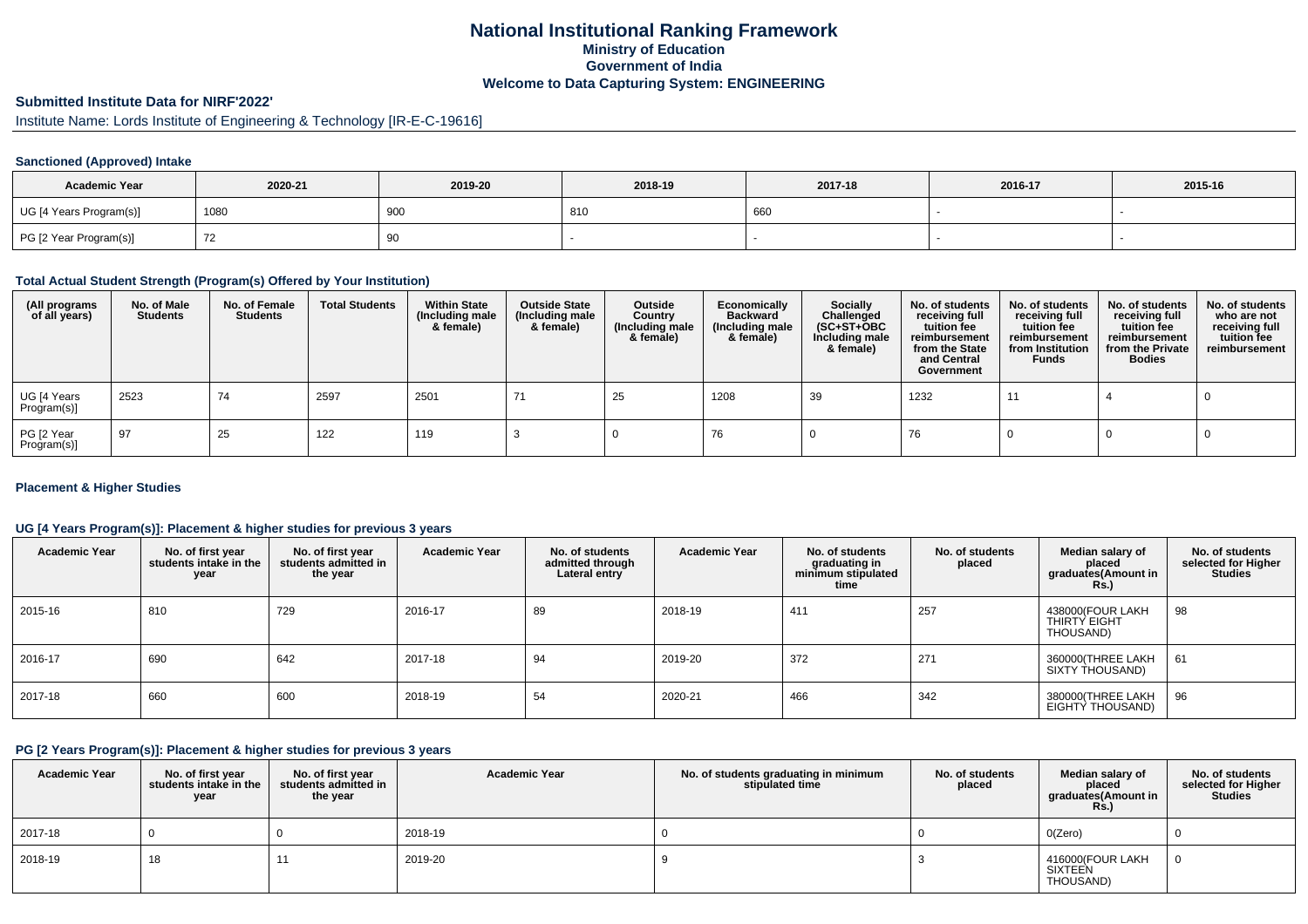| 2019-20 |  |  | 2020-21 | ັ |  | <b>OUR LAKH</b><br>′ FIVF<br>I WEN I<br>THOUSAND)<br>$\cdots$ |  |
|---------|--|--|---------|---|--|---------------------------------------------------------------|--|
|---------|--|--|---------|---|--|---------------------------------------------------------------|--|

#### **Ph.D Student Details**

| Ph.D (Student pursuing doctoral program till 2020-21 Students admitted in the academic year 2020-21 should not be entered here.) |                                                            |         |         |  |  |  |  |
|----------------------------------------------------------------------------------------------------------------------------------|------------------------------------------------------------|---------|---------|--|--|--|--|
| <b>Total Students</b>                                                                                                            |                                                            |         |         |  |  |  |  |
| Full Time                                                                                                                        |                                                            |         |         |  |  |  |  |
| Part Time                                                                                                                        |                                                            |         |         |  |  |  |  |
|                                                                                                                                  | No. of Ph.D students graduated (including Integrated Ph.D) |         |         |  |  |  |  |
|                                                                                                                                  | 2020-21                                                    | 2019-20 | 2018-19 |  |  |  |  |
| Full Time                                                                                                                        |                                                            |         |         |  |  |  |  |
| Part Time                                                                                                                        |                                                            |         |         |  |  |  |  |

## **Financial Resources: Utilised Amount for the Capital expenditure for previous 3 years**

| <b>Academic Year</b>                                                                                                                                                                      | 2020-21                                                                                              | 2019-20                                                                                           | 2018-19                                                                               |  |  |  |  |  |  |
|-------------------------------------------------------------------------------------------------------------------------------------------------------------------------------------------|------------------------------------------------------------------------------------------------------|---------------------------------------------------------------------------------------------------|---------------------------------------------------------------------------------------|--|--|--|--|--|--|
|                                                                                                                                                                                           | <b>Utilised Amount</b>                                                                               | <b>Utilised Amount</b>                                                                            | <b>Utilised Amount</b>                                                                |  |  |  |  |  |  |
|                                                                                                                                                                                           | Annual Capital Expenditure on Academic Activities and Resources (excluding expenditure on buildings) |                                                                                                   |                                                                                       |  |  |  |  |  |  |
| Library (Books, Journals and e-Resources only)                                                                                                                                            | 2523892 (TWENTY FIVE LAKHS TWENTY THREE<br>THOUSAND EIGHT NINETY TWO)                                | 1276359 (TWELVE LAKH SEVENTY SIX THOUSAND THREE<br>HUNDRED AND FIFTY NINE)                        | 1987887 (NINETEEN LAKH EIGHTY SEVEN THOUSAND<br>EIGHT HUNDRED EIGHTY SEVEN)           |  |  |  |  |  |  |
| New Equipment and software for Laboratories                                                                                                                                               | 4937007 (FOUTY NINE LAKHS THIRTY SEVEN THOUSAND<br>SEVEN)                                            | 3874621 (THIRTY EIGHT LAKH SEVEN FOUR THOUSAND<br>SIX HUNDRED AND TWENTY ONE)                     | 3137389 (THIRTY ONE LAKH THIRTY SEVEN THOUSAND<br>THREE HUNDRED AND EIGHTY NINE)      |  |  |  |  |  |  |
| <b>Engineering Workshops</b>                                                                                                                                                              | 1112720 (ELEVEN LAKHS TWELVE THOUSAND SEVEN<br>HUNDRED TWENTY)                                       | 998368 (NINE LAKH NINETY EIGHT THOUSAND THREE<br>HUNDRED AND SIXTY EIGHT)                         | 965132 (NINE LAKH SIXTY FIVE THOUSAND ONE<br>HUNDRED AND THIRTY TWO)                  |  |  |  |  |  |  |
| Other expenditure on creation of Capital Assets (For setting up<br>classrooms, seminar hall, conference hall, library, Lab, Engg<br>workshops excluding expenditure on Land and Building) | 15237341 (ONE CRORE FIFTY TWO LAKHS THIRTY SEVEN<br>THOUSAND THREE HUNDRED FOURTY ONE)               | 12883793 (ONE CRORE TWENTY EIGHT LAKH EIGHTY<br>THREE THOUSAND SEVEN HUNDERED AND NINTY<br>THREE) | 13317219 (ONE CRORE THIRTY THREE LAKH SEVENTEEN<br>THOUSAND TWO HUNDRED AND NINETEEN) |  |  |  |  |  |  |

## **Financial Resources: Utilised Amount for the Operational expenditure for previous 3 years**

| <b>Academic Year</b>                                                                                                               | 2020-21                                           | 2019-20                                         | 2018-19                                        |  |  |  |  |  |
|------------------------------------------------------------------------------------------------------------------------------------|---------------------------------------------------|-------------------------------------------------|------------------------------------------------|--|--|--|--|--|
|                                                                                                                                    | <b>Utilised Amount</b>                            | <b>Utilised Amount</b>                          | <b>Utilised Amount</b>                         |  |  |  |  |  |
| <b>Annual Operational Expenditure</b>                                                                                              |                                                   |                                                 |                                                |  |  |  |  |  |
| Salaries (Teaching and Non Teaching staff)                                                                                         | 166054176 (SIXTEEN CRORE SIXTY LAKHS FIFTY FOUR   | 142152890 (FOURTEEN CRORE TWENTY ONE LAKH FIFTY | 126945348 (TWELVE CRORE SIXTY NINE LAKH FORTY  |  |  |  |  |  |
|                                                                                                                                    | THOUSAND ONE HUNDRED SEVENTY SIX)                 | TWO THOUSAND EIGHT HUNDRED AND NINTY)           | FIVE THOUSAND THREE HUNDRED AND FORTY EIGHT)   |  |  |  |  |  |
| Maintenance of Academic Infrastructure or consumables and                                                                          | 7661517 (SEVENTY SIX LAKH SIXTY ONE THOUSAND FIVE | 6231682 (SIXTY TWO LAKH THIRTY ONE THOUSAND SIX | 4298529 (FORTY TWO LAKHS NINETY EIGHT THOUSAND |  |  |  |  |  |
| other running expenditures (excluding maintenance of hostels<br>and allied services, rent of the building, depreciation cost, etc) | HUNDRED AND SEVENTEEN)                            | HUNDRED AND EIGHTY TWO)                         | FIVE HUNDRED AND TWENTY NINE)                  |  |  |  |  |  |
| Seminars/Conferences/Workshops                                                                                                     | 1516114 (FIFTEEN LAKHS SIXTEEN THOUSAND ONE       | 815280 (EIGHT LAKHS FIFTEEN THOUSAND TWO        | 704610 (SEVEN LAKH FOUR THOUSAND SIX HUNDRED   |  |  |  |  |  |
|                                                                                                                                    | HUNDRED FOURTEEN)                                 | HUNDRED AND EIGHTY)                             | AND TEN)                                       |  |  |  |  |  |

**IPR**

| alanda.<br>$\overline{\mathbf{u}}$<br>valchur | 2020 | 2019 | 2018 |
|-----------------------------------------------|------|------|------|
|-----------------------------------------------|------|------|------|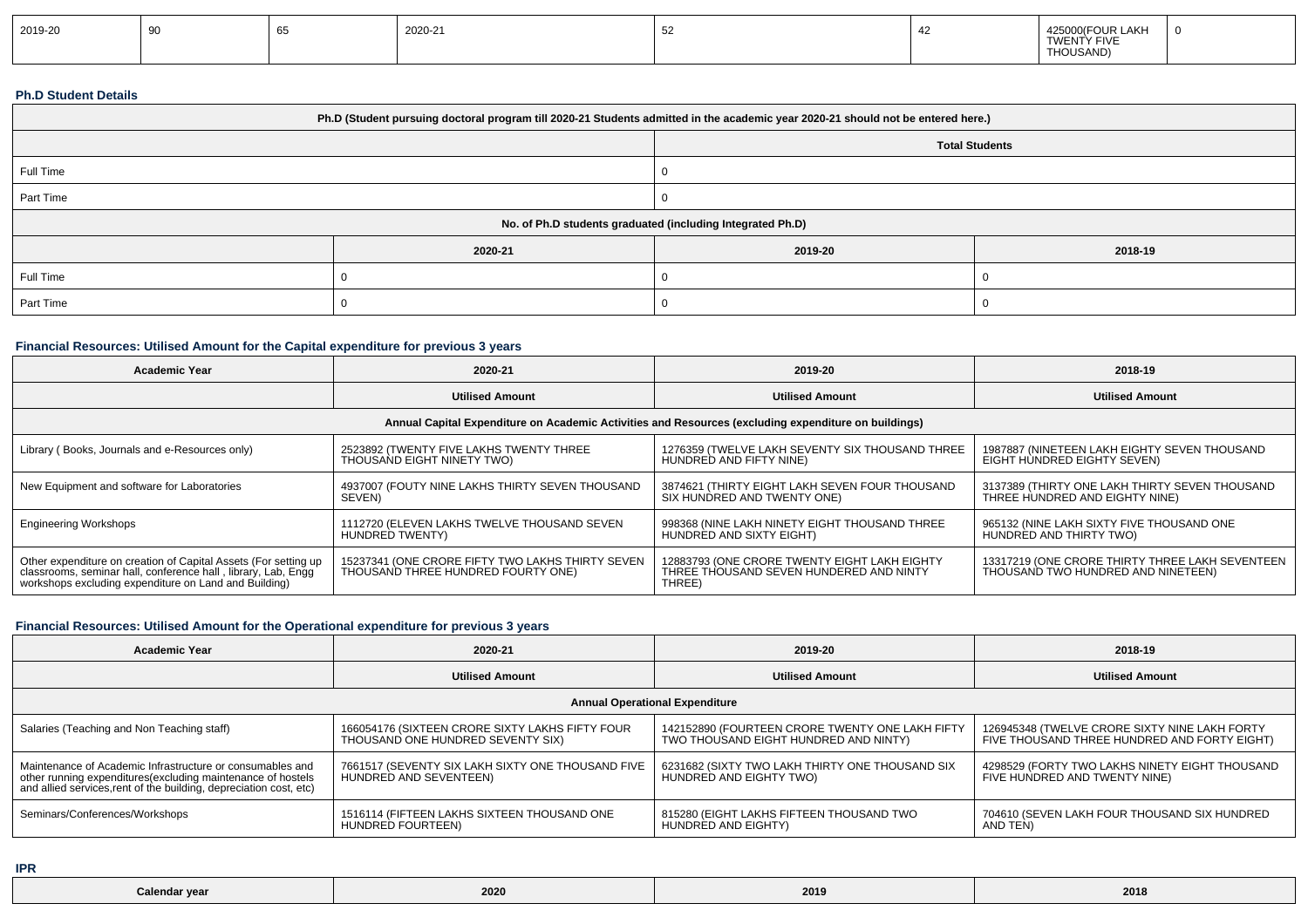| No. of Patents Published |  |  |
|--------------------------|--|--|
| No. of Patents Granted   |  |  |

## **Sponsored Research Details**

| <b>Financial Year</b>                    | 2020-21                          | 2019-20                        | 2018-19                                 |
|------------------------------------------|----------------------------------|--------------------------------|-----------------------------------------|
| Total no. of Sponsored Projects          |                                  | 10                             | 18                                      |
| Total no. of Funding Agencies            |                                  |                                |                                         |
| Total Amount Received (Amount in Rupees) | 2041000                          | 932000                         | 2678000                                 |
| Amount Received in Words                 | TWENTY LAKHS FOURTY ONE THOUSAND | NINE LAKHS THIRTY TWO THOUSAND | TWENTY SIX LAKHS SEVENTY EIGHT THOUSAND |

## **Consultancy Project Details**

| <b>Financial Year</b>                    | 2020-21                                              | 2019-20                           | 2018-19                                                          |
|------------------------------------------|------------------------------------------------------|-----------------------------------|------------------------------------------------------------------|
| Total no. of Consultancy Projects        | - 1                                                  |                                   | ıb                                                               |
| Total no. of Client Organizations        |                                                      |                                   |                                                                  |
| Total Amount Received (Amount in Rupees) | 525840                                               | 4113000                           | 8934340                                                          |
| Amount Received in Words                 | FIFTY TWO LAKHS FIFTY EIGHT THOUSAND FOUR<br>HUNDRED | FORTY ONE LAKHS THIRTEEN THOUSAND | EIGHTY NINE LAKH THIRTY FOUR THOUSAND THREE<br>HUNDRED AND FORTY |

# **PCS Facilities: Facilities of physically challenged students**

| 1. Do your institution buildings have Lifts/Ramps?                                                                                                         | Yes, more than 80% of the buildings |
|------------------------------------------------------------------------------------------------------------------------------------------------------------|-------------------------------------|
| 2. Do your institution have provision for walking aids, including wheelchairs and transportation from one building to another for<br>handicapped students? | Yes                                 |
| 3. Do your institution buildings have specially designed toilets for handicapped students?                                                                 | Yes, more than 80% of the buildings |

# **Faculty Details**

| <b>Srno</b> | Name                              | Age | Designation                | Gender | Qualification | <b>Experience (In</b><br>Months) | <b>Currently working</b><br>with institution? | <b>Joining Date</b> | <b>Leaving Date</b>      | <b>Association type</b> |
|-------------|-----------------------------------|-----|----------------------------|--------|---------------|----------------------------------|-----------------------------------------------|---------------------|--------------------------|-------------------------|
|             | <b>BOLLU KIRAN</b><br>KUMAR       | 29  | <b>Assistant Professor</b> | Male   | M.Tech        | 55                               | Yes                                           | 10-07-2019          | $\overline{\phantom{a}}$ | Regular                 |
|             | <b>SANGAM EKASILA</b>             | 28  | <b>Assistant Professor</b> | Female | M.Tech        | 29                               | Yes                                           | 06-02-2019          | $\sim$                   | Regular                 |
|             | Dr S KHALEEL<br>AHAMED            | 38  | Associate Professor        | Male   | Ph.D          | 67                               | Yes                                           | 08-07-2019          | $\overline{\phantom{a}}$ | Regular                 |
|             | <b>SHAIK IMAM</b><br><b>SAHEB</b> | 45  | Associate Professor        | Male   | M.Tech        | 259                              | Yes                                           | 30-07-2019          | $\overline{\phantom{a}}$ | Regular                 |
|             | <b>ABDUL KAREEM</b>               | 26  | <b>Assistant Professor</b> | Male   | M.Tech        | 31                               | Yes                                           | 28-10-2019          | $\sim$                   | Regular                 |
| 6           | T SANTHOSH<br><b>KUMAR</b>        | 32  | <b>Assistant Professor</b> | Male   | M.Tech        | 91                               | Yes                                           | 24-12-2019          | $\overline{\phantom{a}}$ | Regular                 |
|             | <b>ANKUSH KUMAR</b>               | 35  | <b>Assistant Professor</b> | Male   | M.Tech        | 55                               | Yes                                           | 08-07-2019          | $\sim$                   | Regular                 |
|             | D NARSAIAH                        | 40  | Associate Professor        | Male   | M.Tech        | 127                              | Yes                                           | 08-07-2019          | $\sim$                   | Regular                 |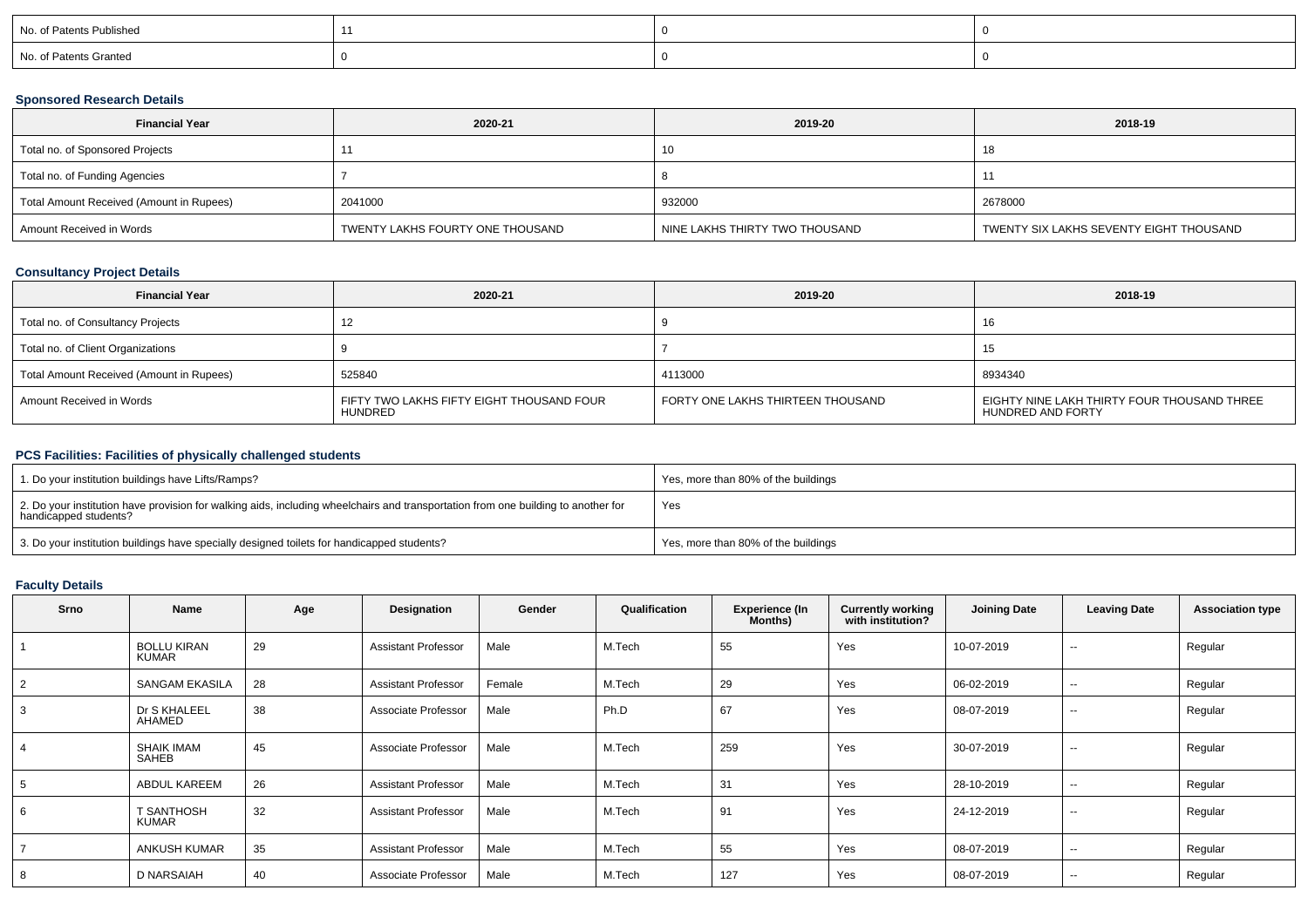| 9  | <b>SAPNA</b><br>GANGRADE                          | 41     | <b>Assistant Professor</b> | Female | M.Tech     | 61  | Yes | 15-07-2019 | $\sim$                   | Regular |
|----|---------------------------------------------------|--------|----------------------------|--------|------------|-----|-----|------------|--------------------------|---------|
| 10 | <b>GRACE KUMARI</b><br><b>ANCHE</b>               | 42     | <b>Assistant Professor</b> | Female | M.A        | 115 | Yes | 03-01-2020 | $\sim$                   | Regular |
| 11 | ANJUM AFROZE                                      | 51     | Associate Professor        | Female | M.Sc.      | 283 | Yes | 22-07-2019 | $\overline{\phantom{a}}$ | Regular |
| 12 | <b>KANEEZ FATIMA</b>                              | 34     | <b>Assistant Professor</b> | Female | M.Tech     | 79  | Yes | 08-07-2019 | $\sim$                   | Regular |
| 13 | K VANITHA                                         | 37     | Associate Professor        | Female | <b>MBA</b> | 127 | Yes | 02-08-2019 | $\sim$                   | Regular |
| 14 | J JAYALAKSHMI                                     | 42     | <b>Assistant Professor</b> | Female | <b>MBA</b> | 103 | Yes | 01-08-2019 | $\overline{a}$           | Regular |
| 15 | G AJAY KUMAR                                      | 31     | <b>Assistant Professor</b> | Male   | M.Tech     | 67  | Yes | 09-07-2019 | $\overline{a}$           | Regular |
| 16 | Dr ARCHANA<br><b>SRINATH</b>                      | 37     | Associate Professor        | Female | Ph.D       | 79  | Yes | 13-01-2020 | $\overline{\phantom{a}}$ | Regular |
| 17 | Dr<br>NAGANJANEYULU                               | 38     | Associate Professor        | Male   | Ph.D       | 187 | Yes | 01-06-2019 | $\sim$                   | Regular |
| 18 | SHAIK MAHAMMAD<br><b>RASOOL</b>                   | 38     | <b>Assistant Professor</b> | Male   | M.Tech     | 120 | Yes | 11-02-2015 | $\overline{\phantom{a}}$ | Regular |
| 19 | <b>MOHAMMED</b><br><b>KHALID AHMED</b>            | 34     | <b>Assistant Professor</b> | Male   | M.S        | 100 | Yes | 15-04-2015 | $\sim$                   | Regular |
| 20 | BHADAVATH<br><b>KIRAN KUMAR</b>                   | 36     | Associate Professor        | Male   | M.Tech     | 150 | Yes | 05-07-2014 | $\overline{\phantom{a}}$ | Regular |
| 21 | TELUGOLLU<br>HARICHANDRUDU                        | 31     | <b>Assistant Professor</b> | Male   | M.Tech     | 72  | Yes | 12-11-2015 | $\sim$                   | Regular |
| 22 | <b>VIKRAM</b><br>CHANDALIYA                       | 29     | <b>Assistant Professor</b> | Male   | M.Tech     | 79  | Yes | 14-12-2015 | $\overline{\phantom{a}}$ | Regular |
| 23 | ABDUL WASAY<br><b>MUDASSER</b>                    | 35     | Associate Professor        | Male   | M.Tech     | 126 | Yes | 01-07-2013 | $\overline{\phantom{a}}$ | Regular |
| 24 | <b>RACHALA</b><br><b>SURENDER</b><br><b>REDDY</b> | 36     | Associate Professor        | Male   | M.Tech     | 109 | Yes | 16-04-2015 | $\overline{\phantom{a}}$ | Regular |
| 25 | <b>NIHAR APPAM</b>                                | 31     | <b>Assistant Professor</b> | Male   | M.Tech     | 72  | Yes | 12-11-2015 | $\overline{a}$           | Regular |
| 26 | RAGHAVENDRA<br><b>BUSAPPA</b>                     | 33     | <b>Assistant Professor</b> | Male   | M.Tech     | 68  | Yes | 16-11-2015 | $\overline{\phantom{a}}$ | Regular |
| 27 | <b>KOLLURU</b><br>MURALIDHAR                      | 30     | <b>Assistant Professor</b> | Male   | M.Tech     | 76  | Yes | 15-05-2015 | $\sim$                   | Regular |
| 28 | <b>BOLLA ESHWAR</b>                               | 31     | <b>Assistant Professor</b> | Male   | M.E.       | 60  | Yes | 14-07-2016 | $\overline{\phantom{a}}$ | Regular |
| 29 | VIJAYAKUMAR<br>SAJJAN                             | 33     | Assistant Professor        | Male   | M.Tech     | 76  | Yes | 15-11-2016 |                          | Regular |
| 30 | MOHAMMED<br>ABDUL JUNAID                          | 29     | Assistant Professor        | Male   | M.Tech     | 81  | Yes | 22-10-2015 | $\overline{\phantom{a}}$ | Regular |
| 31 | VELAGAPUDI<br>HARSHAVARDHAN                       | 32     | Assistant Professor        | Male   | M.Tech     | 78  | Yes | 06-12-2017 | $\overline{\phantom{a}}$ | Regular |
| 32 | MOHAMMAD<br>ABBAS KHAN                            | 30     | <b>Assistant Professor</b> | Male   | M.E.       | 69  | Yes | 22-10-2015 | $\overline{\phantom{a}}$ | Regular |
| 33 | SHAIK SHAZIA<br>TABASSUM                          | 28     | <b>Assistant Professor</b> | Female | M.Tech     | 32  | Yes | 02-01-2019 | $\overline{\phantom{a}}$ | Regular |
| 34 | RASHMI SUDHA                                      | $37\,$ | Assistant Professor        | Female | M.Tech     | 67  | Yes | 04-12-2017 | $\sim$                   | Regular |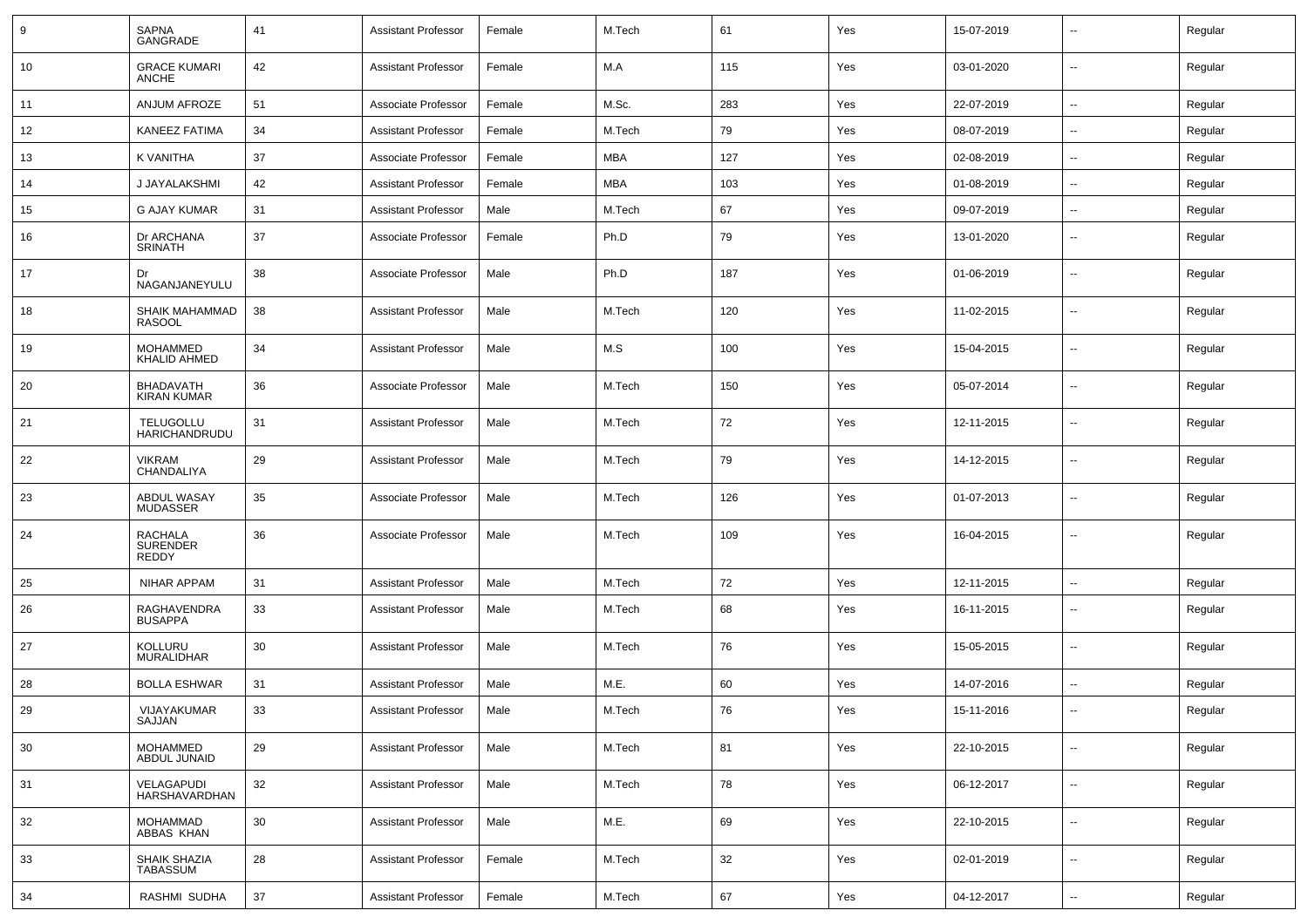| 35 | <b>TINGIRKAR</b><br><b>SARITHA</b>                     | 34 | <b>Assistant Professor</b> | Female | M.Tech     | 102 | Yes | 04-12-2017 | $\overline{\phantom{a}}$ | Regular |
|----|--------------------------------------------------------|----|----------------------------|--------|------------|-----|-----|------------|--------------------------|---------|
| 36 | MD IRSHAD ALI                                          | 37 | Associate Professor        | Male   | M.Sc.      | 174 | Yes | 13-04-2015 | $\sim$                   | Regular |
| 37 | PEDDAUPPARI<br><b>MANYAM KONDA</b>                     | 33 | <b>Assistant Professor</b> | Male   | M.Sc.      | 81  | Yes | 22-11-2015 | --                       | Regular |
| 38 | ANJUM BEGUM                                            | 32 | <b>Assistant Professor</b> | Female | M.Sc.      | 67  | Yes | 17-01-2017 | $\overline{\phantom{a}}$ | Regular |
| 39 | SYED<br>NASEERUDDIN                                    | 38 | <b>Assistant Professor</b> | Male   | M.Sc.      | 92  | Yes | 05-12-2017 | --                       | Regular |
| 40 | <b>HAJI DATTU</b>                                      | 28 | <b>Assistant Professor</b> | Male   | M.Sc.      | 55  | Yes | 18-12-2017 | $\sim$                   | Regular |
| 41 | <b>BHANUPRASAD</b><br>SANGI                            | 27 | <b>Assistant Professor</b> | Male   | M.Sc.      | 42  | Yes | 22-01-2018 | --                       | Regular |
| 42 | <b>SHAIK</b><br>MOHAMMED ALI                           | 38 | Associate Professor        | Male   | M.Sc.      | 179 | Yes | 21-08-2006 | --                       | Regular |
| 43 | <b>MASARATH</b><br><b>JABEEN</b>                       | 42 | Associate Professor        | Female | M.Sc.      | 163 | Yes | 12-07-2012 | --                       | Regular |
| 44 | Dr REHANA ANJUM                                        | 46 | Associate Professor        | Female | Ph.D       | 271 | Yes | 15-02-2019 | --                       | Regular |
| 45 | <b>KUMARA NAIK</b>                                     | 31 | <b>Assistant Professor</b> | Male   | M.Tech     | 60  | Yes | 01-07-2015 | --                       | Regular |
| 46 | <b>BHARDWAJ STUTI</b>                                  | 33 | <b>Assistant Professor</b> | Female | <b>MBA</b> | 59  | Yes | 01-08-2017 | $\sim$                   | Regular |
| 47 | <b>DODDA</b><br><b>NINGAPPA</b><br><b>PACHCHINAVAR</b> | 35 | <b>Assistant Professor</b> | Male   | M.Tech     | 97  | Yes | 19-09-2014 | --                       | Regular |
| 48 | SHAIK JEELANI<br><b>BASHA</b>                          | 42 | <b>Assistant Professor</b> | Male   | <b>MBA</b> | 91  | Yes | 02-07-2018 | $\overline{\phantom{a}}$ | Regular |
| 49 | PRASHANT<br><b>KHASGE</b>                              | 32 | <b>Assistant Professor</b> | Male   | M.Tech     | 62  | Yes | 09-09-2016 | $\sim$                   | Regular |
| 50 | ALURE SUDHEER                                          | 29 | <b>Assistant Professor</b> | Male   | M.Tech     | 59  | Yes | 09-09-2016 | $\overline{\phantom{a}}$ | Regular |
| 51 | MOHAMMED ASIF<br>KATTIMANI                             | 32 | <b>Assistant Professor</b> | Male   | M.Tech     | 63  | Yes | 14-05-2016 | $\overline{\phantom{a}}$ | Regular |
| 52 | MD MISBAHUDDIN                                         | 34 | <b>Assistant Professor</b> | Male   | M.Tech     | 101 | Yes | 25-03-2015 | $\sim$                   | Regular |
| 53 | <b>MEDI RAKESH</b><br><b>KUMAR</b>                     | 29 | <b>Assistant Professor</b> | Male   | M.Tech     | 62  | Yes | 22-05-2017 | ۰.                       | Regular |
| 54 | <b>DUNGA SIMHANA</b><br><b>DEVI</b>                    | 29 | <b>Assistant Professor</b> | Female | M.Tech     | 67  | Yes | 12-12-2017 | $\overline{\phantom{a}}$ | Regular |
| 55 | MUZZAFARUDDIN<br>KHAJA<br>MOHAMMED                     | 27 | <b>Assistant Professor</b> | Male   | M.Tech     | 31  | Yes | 24-12-2018 |                          | Regular |
| 56 | <b>PURANAM SASI</b><br>KANTH                           | 27 | <b>Assistant Professor</b> | Male   | M.Tech     | 40  | Yes | 21-04-2018 | $\overline{\phantom{a}}$ | Regular |
| 57 | <b>CHAITANYA</b><br>KATIKALA PANDU<br>RANGA            | 27 | <b>Assistant Professor</b> | Male   | M.Tech     | 33  | Yes | 12-11-2018 | $\overline{\phantom{a}}$ | Regular |
| 58 | SUBRAMANYESWA<br><b>RAKARRI</b>                        | 27 | <b>Assistant Professor</b> | Male   | M.Tech     | 31  | Yes | 24-12-2018 | Ξ.                       | Regular |
| 59 | <b>PULIGILLA</b><br>SWETHA                             | 34 | Assistant Professor        | Female | M.Tech     | 97  | Yes | 28-06-2013 | $\overline{\phantom{a}}$ | Regular |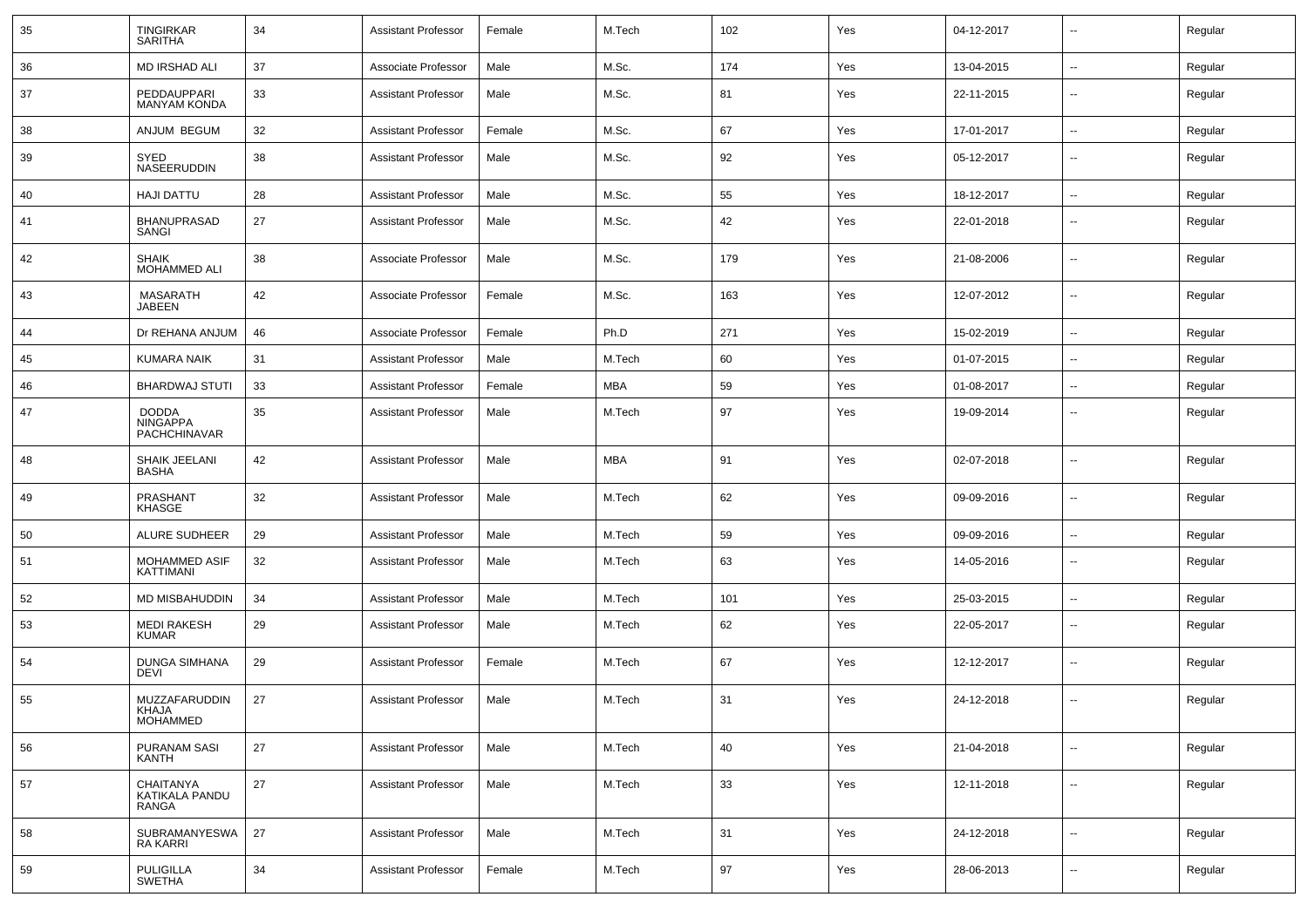| 60 | <b>MOHAMMED</b><br>ABDUL HALEEM<br><b>ATHER</b> | 44 | <b>Assistant Professor</b> | Male   | M.Tech | 78  | Yes | 12-01-2015 | --                       | Regular |
|----|-------------------------------------------------|----|----------------------------|--------|--------|-----|-----|------------|--------------------------|---------|
| 61 | <b>VIMMIGARI</b><br><b>KARTHIK</b>              | 32 | <b>Assistant Professor</b> | Male   | M.Tech | 99  | Yes | 16-04-2015 | $\overline{\phantom{a}}$ | Regular |
| 62 | <b>BAIRI</b><br>VENKATESHWARL                   | 30 | <b>Assistant Professor</b> | Male   | M.Tech | 67  | Yes | 07-12-2015 | $\overline{\phantom{a}}$ | Regular |
| 63 | RAJANI VENKATA<br><b>KRISHNA</b>                | 36 | <b>Assistant Professor</b> | Male   | M.Tech | 139 | Yes | 17-11-2016 | -−                       | Regular |
| 64 | <b>SETTIPALLI</b><br>MALLIKHARJUNA              | 33 | <b>Assistant Professor</b> | Male   | M.Tech | 65  | Yes | 22-05-2017 | --                       | Regular |
| 65 | <b>KOLARKAR</b><br>ASHLESHA                     | 36 | <b>Assistant Professor</b> | Female | M.Tech | 127 | Yes | 17-06-2013 | --                       | Regular |
| 66 | ASHWINI VALERU                                  | 27 | <b>Assistant Professor</b> | Male   | M.Tech | 43  | Yes | 05-12-2017 | --                       | Regular |
| 67 | <b>MD ABDUL</b><br><b>RASOOL</b>                | 38 | Associate Professor        | Male   | M.Tech | 163 | Yes | 26-06-2014 | $\overline{\phantom{a}}$ | Regular |
| 68 | SARAP<br>RAGHAVENDRA                            | 27 | <b>Assistant Professor</b> | Male   | M.Tech | 42  | Yes | 27-01-2018 | $\overline{\phantom{a}}$ | Regular |
| 69 | <b>MOHAMMED</b><br><b>MATEEN AHMMED</b>         | 31 | <b>Assistant Professor</b> | Male   | M.Tech | 80  | Yes | 24-11-2014 | $\overline{\phantom{a}}$ | Regular |
| 70 | <b>SUEBHA</b><br><b>KHATOON</b>                 | 29 | <b>Assistant Professor</b> | Female | M.Tech | 80  | Yes | 22-02-2016 | $\overline{\phantom{a}}$ | Regular |
| 71 | <b>CHILUMULA</b><br><b>SRIKANTH</b>             | 29 | <b>Assistant Professor</b> | Male   | M.Tech | 56  | Yes | 08-11-2016 | $\overline{\phantom{a}}$ | Regular |
| 72 | <b>ABDUL RAIS</b>                               | 31 | <b>Assistant Professor</b> | Male   | M.Tech | 79  | Yes | 19-08-2016 | $\overline{\phantom{a}}$ | Regular |
| 73 | <b>SHAIK ZUBAIR</b>                             | 28 | <b>Assistant Professor</b> | Male   | M.Tech | 56  | Yes | 29-11-2016 | $\overline{\phantom{a}}$ | Regular |
| 74 | ZAREENA BEGUM                                   | 28 | <b>Assistant Professor</b> | Female | M.Tech | 31  | Yes | 27-12-2018 | --                       | Regular |
| 75 | MANDA ANUSHA                                    | 29 | <b>Assistant Professor</b> | Female | M.Tech | 31  | Yes | 27-12-2018 | $\overline{\phantom{a}}$ | Regular |
| 76 | <b>JAVAIRIA BEGUM</b>                           | 28 | <b>Assistant Professor</b> | Female | M.Tech | 31  | Yes | 24-12-2018 | --                       | Regular |
| 77 | <b>BHAVANI SRAVANI</b>                          | 26 | <b>Assistant Professor</b> | Female | M.Tech | 31  | Yes | 28-12-2018 | --                       | Regular |
| 78 | <b>ALLA MANASA</b>                              | 35 | <b>Assistant Professor</b> | Female | M.Tech | 31  | Yes | 24-12-2018 | $\overline{\phantom{a}}$ | Regular |
| 79 | <b>TELUGU</b><br><b>MANOHAR</b>                 | 36 | Associate Professor        | Male   | M.Tech | 109 | Yes | 25-06-2012 | $\overline{\phantom{a}}$ | Regular |
| 80 | <b>SAFIUDDIN</b><br><b>MOHAMMED</b>             | 49 | Associate Professor        | Male   | M.S    | 336 | Yes | 13-04-2015 | --                       | Regular |
| 81 | MOHAMMED MOIZ                                   | 31 | <b>Assistant Professor</b> | Male   | M.Tech | 72  | Yes | 09-07-2015 | $\overline{\phantom{a}}$ | Regular |
| 82 | ANGADI ZEELANI<br><b>BASHA</b>                  | 41 | <b>Assistant Professor</b> | Male   | M.Tech | 104 | Yes | 02-11-2012 | $\sim$                   | Regular |
| 83 | <b>MOHAMMAD</b><br><b>ISMAIL KHAN</b>           | 31 | <b>Assistant Professor</b> | Male   | M.Tech | 79  | Yes | 07-12-2015 | Щ,                       | Regular |
| 84 | <b>MOHAMMED</b><br>KHALID                       | 29 | <b>Assistant Professor</b> | Male   | M.Tech | 69  | Yes | 01-11-2016 | $\overline{\phantom{a}}$ | Regular |
| 85 | RG NAUMAN KHAN                                  | 30 | <b>Assistant Professor</b> | Male   | M.Tech | 91  | Yes | 23-06-2016 | ⊶.                       | Regular |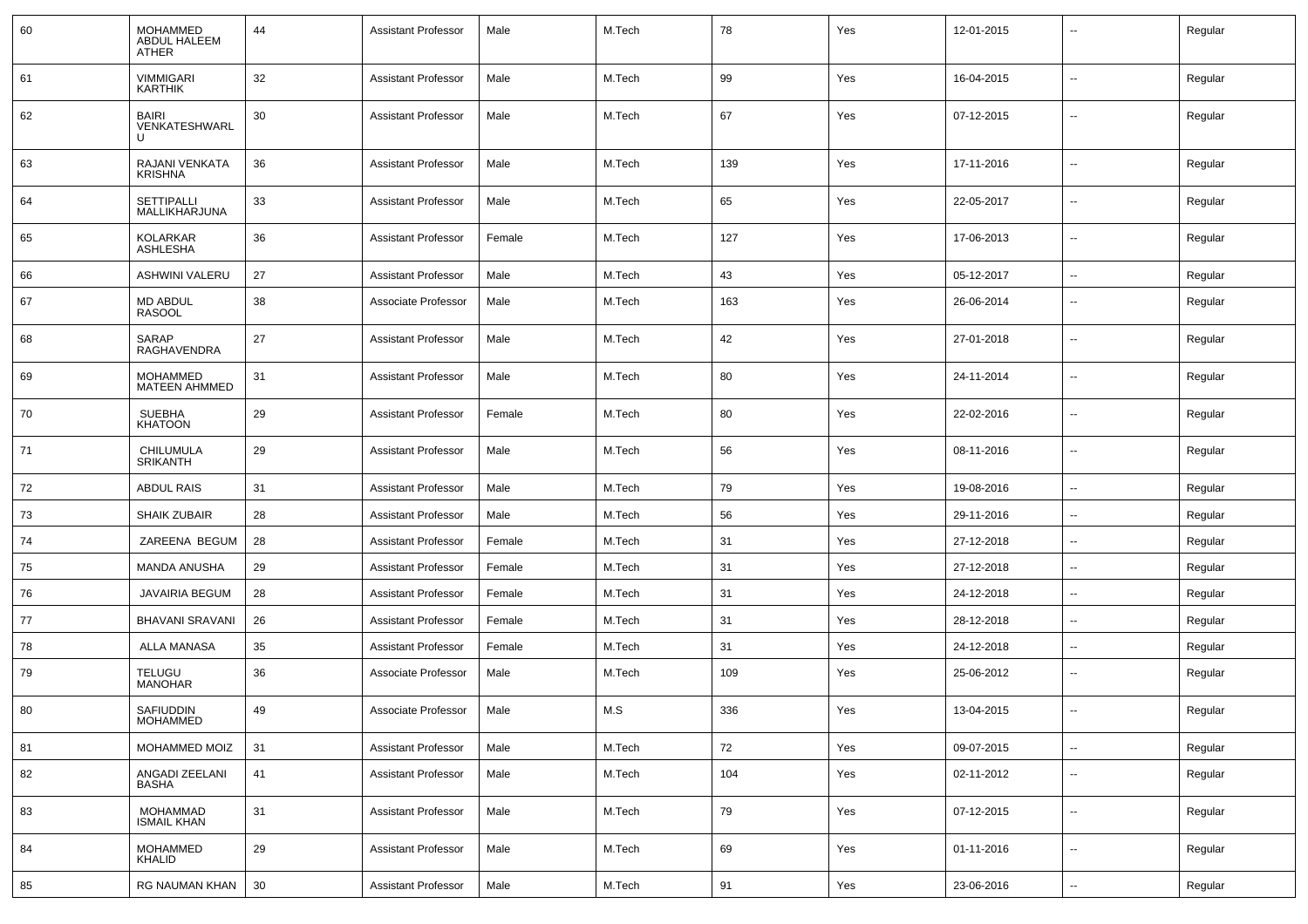| 86  | <b>MOHAMMED</b><br><b>RIZWAN</b>       | 27 | <b>Assistant Professor</b> | Male   | M.Tech | 78  | Yes | 04-01-2017 | $\overline{\phantom{a}}$ | Regular |
|-----|----------------------------------------|----|----------------------------|--------|--------|-----|-----|------------|--------------------------|---------|
| 87  | ATIF ULLAH KHAN                        | 28 | <b>Assistant Professor</b> | Male   | M.Tech | 55  | Yes | 28-12-2016 | $\sim$                   | Regular |
| 88  | ABDUL RAHMAN<br>KHAN                   | 30 | <b>Assistant Professor</b> | Male   | M.Tech | 85  | Yes | 01-06-2016 | $\overline{\phantom{a}}$ | Regular |
| 89  | SYED ILIYAS ALI                        | 28 | <b>Assistant Professor</b> | Male   | M.Tech | 55  | Yes | 14-12-2016 | $\mathbf{u}$             | Regular |
| 90  | MOHAMMED MOIZ<br><b>HAMI</b>           | 33 | <b>Assistant Professor</b> | Male   | M.Tech | 79  | Yes | 01-12-2016 | $\overline{\phantom{a}}$ | Regular |
| 91  | MOHD FURKHAN                           | 27 | <b>Assistant Professor</b> | Male   | M.Tech | 43  | Yes | 04-12-2017 | $\mathbf{u}$             | Regular |
| 92  | VENKATESHAM<br><b>SABBIDI</b>          | 30 | <b>Assistant Professor</b> | Male   | M.Tech | 48  | Yes | 22-09-2017 | $\overline{\phantom{a}}$ | Regular |
| 93  | <b>HANGARGI</b><br><b>SUMEET</b>       | 29 | <b>Assistant Professor</b> | Male   | M.Tech | 66  | Yes | 27-08-2018 | $\overline{\phantom{a}}$ | Regular |
| 94  | SANGAME<br><b>RAMESH</b>               | 36 | <b>Assistant Professor</b> | Male   | M.Tech | 91  | Yes | 13-08-2018 | $\overline{\phantom{a}}$ | Regular |
| 95  | C VIKRAMA RAO                          | 30 | <b>Assistant Professor</b> | Male   | M.Tech | 91  | Yes | 04-01-2019 | $\overline{\phantom{a}}$ | Regular |
| 96  | NADUVINAKERI<br>SANTOSH T              | 29 | <b>Assistant Professor</b> | Male   | M.Tech | 58  | Yes | 11-10-2016 | $\overline{\phantom{a}}$ | Regular |
| 97  | <b>M PREM SAI</b>                      | 30 | <b>Assistant Professor</b> | Male   | M.Tech | 43  | Yes | 05-01-2019 | --                       | Regular |
| 98  | <b>SUMAN</b><br><b>RAMAVATH</b>        | 30 | <b>Assistant Professor</b> | Male   | M.Tech | 78  | Yes | 01-04-2015 | $\mathbf{u}$             | Regular |
| 99  | MD SAMI UDDIN                          | 28 | <b>Assistant Professor</b> | Male   | M.Tech | 54  | Yes | 02-01-2017 | $\mathbf{u}$             | Regular |
| 100 | ADEEB AZAM<br>KHAN                     | 29 | <b>Assistant Professor</b> | Male   | M.Tech | 67  | Yes | 10-07-2018 | $\sim$                   | Regular |
| 101 | <b>MOHAMMED</b><br><b>MUQUEEM</b>      | 28 | <b>Assistant Professor</b> | Male   | M.Tech | 36  | Yes | 02-07-2018 | $\overline{\phantom{a}}$ | Regular |
| 102 | MOHAMMED<br>ABDUL HAMEED               | 48 | <b>Assistant Professor</b> | Male   | M.Tech | 271 | Yes | 11-07-2014 | $\sim$                   | Regular |
| 103 | <b>SYED SHIMROZE</b>                   | 28 | <b>Assistant Professor</b> | Female | M.Tech | 31  | Yes | 24-12-2018 | $\sim$                   | Regular |
| 104 | MOHAMMED<br>ABDUL RIZWAN               | 30 | <b>Assistant Professor</b> | Male   | M.Tech | 55  | Yes | 25-06-2018 | $\overline{\phantom{a}}$ | Regular |
| 105 | <b>KORTEWAD</b><br><b>SANJAY KUMAR</b> | 29 | <b>Assistant Professor</b> | Male   | M.Tech | 55  | Yes | 27-12-2018 | $\overline{\phantom{a}}$ | Regular |
| 106 | <b>BAQUER</b><br><b>MOHIUDDIN</b>      | 30 | <b>Assistant Professor</b> | Male   | M.Tech | 91  | Yes | 28-10-2014 |                          | Regular |
| 107 | <b>MANGA</b><br><b>GEETHANJALI</b>     | 31 | <b>Assistant Professor</b> | Female | M.Tech | 43  | Yes | 06-12-2017 | $\overline{\phantom{a}}$ | Regular |
| 108 | KOTESWARA RAO<br>THIPPABATTULA         | 31 | <b>Assistant Professor</b> | Male   | M.Tech | 64  | Yes | 04-12-2017 | $\mathbf{u}$             | Regular |
| 109 | <b>DEEPTHI</b><br>RAMPALLY BHANU       | 35 | <b>Assistant Professor</b> | Female | M.Tech | 85  | Yes | 02-01-2019 | $\overline{\phantom{a}}$ | Regular |
| 110 | SIDDIQUI<br><b>TAHSEEN FATIMA</b>      | 42 | Associate Professor        | Female | M.A    | 127 | Yes | 26-08-2015 | --                       | Regular |
| 111 | RAJASEKHAR<br>KARAMCHETI               | 44 | <b>Assistant Professor</b> | Male   | M.Sc.  | 127 | Yes | 02-01-2019 | $\overline{\phantom{a}}$ | Regular |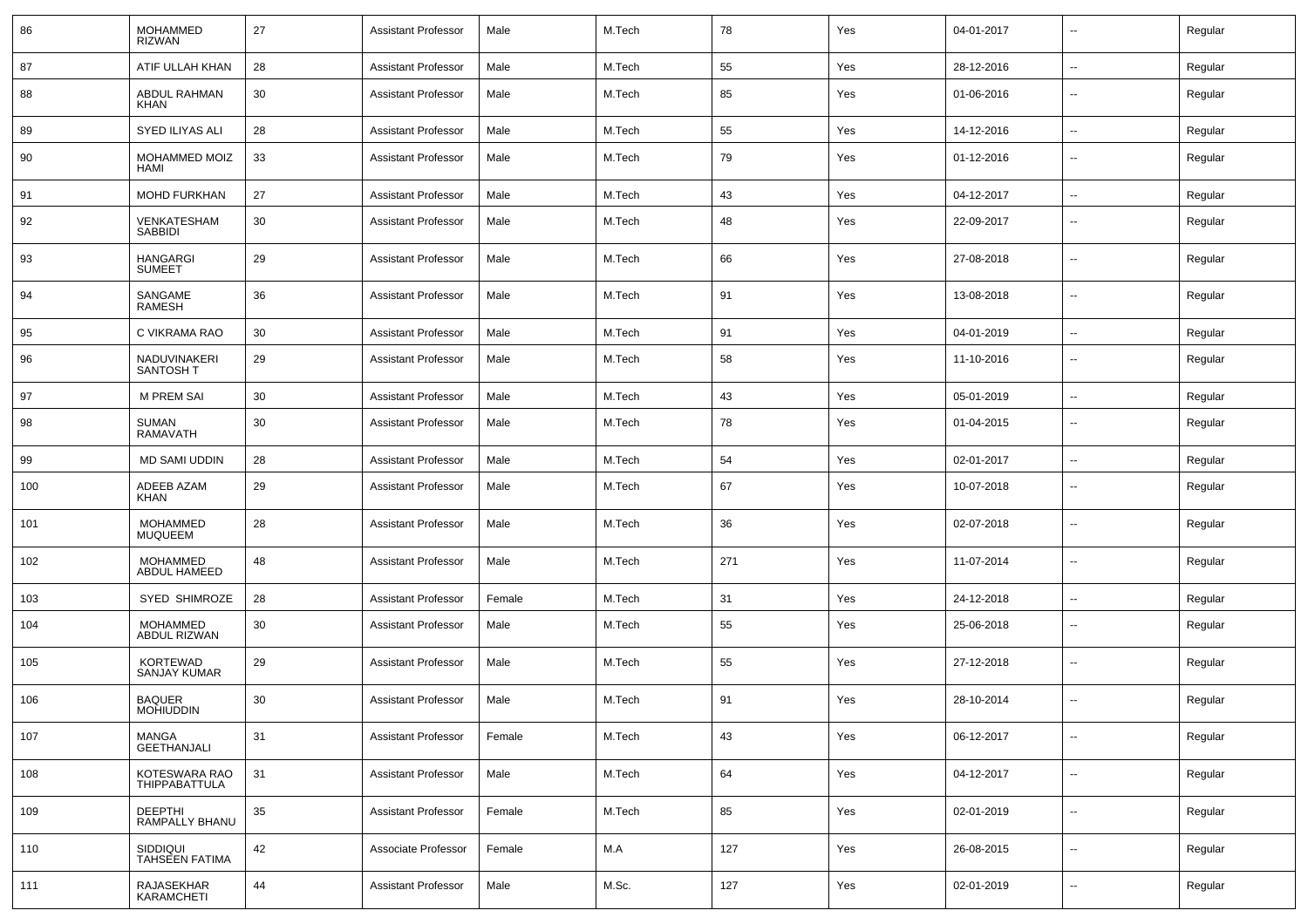| 112 | PANDIRI JHANSI<br>RANI                     | 28 | <b>Assistant Professor</b>                          | Female | M.Tech | 42  | Yes | 22-01-2018 | $\overline{\phantom{a}}$ | Regular |
|-----|--------------------------------------------|----|-----------------------------------------------------|--------|--------|-----|-----|------------|--------------------------|---------|
| 113 | SARITHA<br><b>MADDIPATI</b>                | 27 | <b>Assistant Professor</b>                          | Female | M.Tech | 38  | Yes | 19-05-2018 | $\sim$                   | Regular |
| 114 | Dr MOHAMMED<br>SAMEER AHMED                | 34 | Associate Professor                                 | Male   | Ph.D   | 67  | Yes | 18-02-2019 | $\overline{\phantom{a}}$ | Regular |
| 115 | Dr SYED ANIS<br><b>UDDIN</b>               | 58 | Professor                                           | Male   | Ph.D   | 403 | Yes | 09-03-2018 | $\sim$                   | Regular |
| 116 | Dr MOHAMMED<br>IMTHATHULLAH<br><b>KHAN</b> | 32 | Associate Professor                                 | Male   | Ph.D   | 79  | Yes | 31-07-2017 | $\sim$                   | Regular |
| 117 | Dr SHAIK SHA VALI                          | 51 | Professor                                           | Male   | Ph.D   | 318 | Yes | 12-01-2007 | $\overline{\phantom{a}}$ | Regular |
| 118 | Dr SYED AZAM<br>PASHA QUADRI               | 45 | Professor                                           | Male   | Ph.D   | 295 | Yes | 21-08-2006 | $\overline{\phantom{a}}$ | Regular |
| 119 | Dr CHANDRA<br>SEKHAR<br><b>GOTLAGUNTA</b>  | 48 | Professor                                           | Male   | Ph.D   | 235 | Yes | 03-01-2019 | $\sim$                   | Regular |
| 120 | Dr J SASI KIRAN                            | 41 | Professor                                           | Male   | Ph.D   | 187 | Yes | 17-08-2016 | $\sim$                   | Regular |
| 121 | Dr SWARNALATA<br><b>SRIPADA</b>            | 63 | Professor                                           | Female | Ph.D   | 235 | Yes | 04-08-2016 | $\sim$                   | Regular |
| 122 | Dr RAJASREE<br>RAO YANDRA                  | 60 | Professor                                           | Female | Ph.D   | 367 | Yes | 22-02-2016 | $\sim$                   | Regular |
| 123 | Dr KANDUKURI<br><b>NAGI REDDY</b>          | 52 | Professor                                           | Male   | Ph.D   | 367 | Yes | 22-01-2018 | $\sim$                   | Regular |
| 124 | Dr S ALTAF<br><b>HUSSAIN</b>               | 50 | Dean / Principal /<br>Director / Vice<br>Chancellor | Male   | Ph.D   | 295 | Yes | 12-06-2016 | $\sim$                   | Regular |
| 125 | VADDEMGUNTA<br><b>SUBBARAO</b>             | 30 | <b>Assistant Professor</b>                          | Male   | M.Tech | 61  | Yes | 27-06-2016 | $\sim$                   | Regular |
| 126 | <b>HYMAVATHI</b><br>MELLACHERU             | 35 | <b>Assistant Professor</b>                          | Female | M.Tech | 78  | Yes | 07-01-2015 | $\sim$                   | Regular |
| 127 | G Kumar                                    | 38 | <b>Assistant Professor</b>                          | Male   | M.Tech | 118 | Yes | 23-06-2011 | $\overline{\phantom{a}}$ | Regular |
| 128 | T SUJITH KUMAR                             | 30 | <b>Assistant Professor</b>                          | Male   | M.Tech | 39  | Yes | 14-02-2019 | $\sim$                   | Regular |
| 129 | <b>Pralhad Kumar</b>                       | 42 | Associate Professor                                 | Male   | M.Tech | 187 | Yes | 05-02-2015 | $\sim$                   | Regular |
| 130 | Syed Aslam                                 | 60 | <b>Assistant Professor</b>                          | Male   | M.Tech | 79  | Yes | 22-07-2019 | $\overline{\phantom{a}}$ | Regular |
| 131 | Mohd Rahmathullah<br>Khan                  | 27 | <b>Assistant Professor</b>                          | Male   | M.Tech | 42  | Yes | 10-07-2019 | $\sim$                   | Regular |
| 132 | Syed Faraz Ahmed                           | 29 | <b>Assistant Professor</b>                          | Male   | M.Tech | 43  | Yes | 09-07-2019 | $\overline{\phantom{a}}$ | Regular |
| 133 | Nithin Chandra<br>Manas                    | 29 | Assistant Professor                                 | Male   | M.Tech | 67  | Yes | 15-07-2019 | $\overline{\phantom{a}}$ | Regular |
| 134 | Pandit K                                   | 48 | <b>Assistant Professor</b>                          | Male   | M.Tech | 115 | Yes | 22-02-2015 | $\overline{\phantom{a}}$ | Regular |
| 135 | Salman Shah Quadri                         | 32 | <b>Assistant Professor</b>                          | Male   | M.Tech | 91  | Yes | 23-07-2019 | $\overline{\phantom{a}}$ | Regular |
| 136 | <b>G RADHIKA</b>                           | 32 | <b>Assistant Professor</b>                          | Female | M.Sc.  | 55  | Yes | 07-02-2018 | $\sim$                   | Regular |
| 137 | AMER NOOR<br>KHAN                          | 31 | Assistant Professor                                 | Male   | M.Tech | 57  | Yes | 06-10-2017 | $\sim$                   | Regular |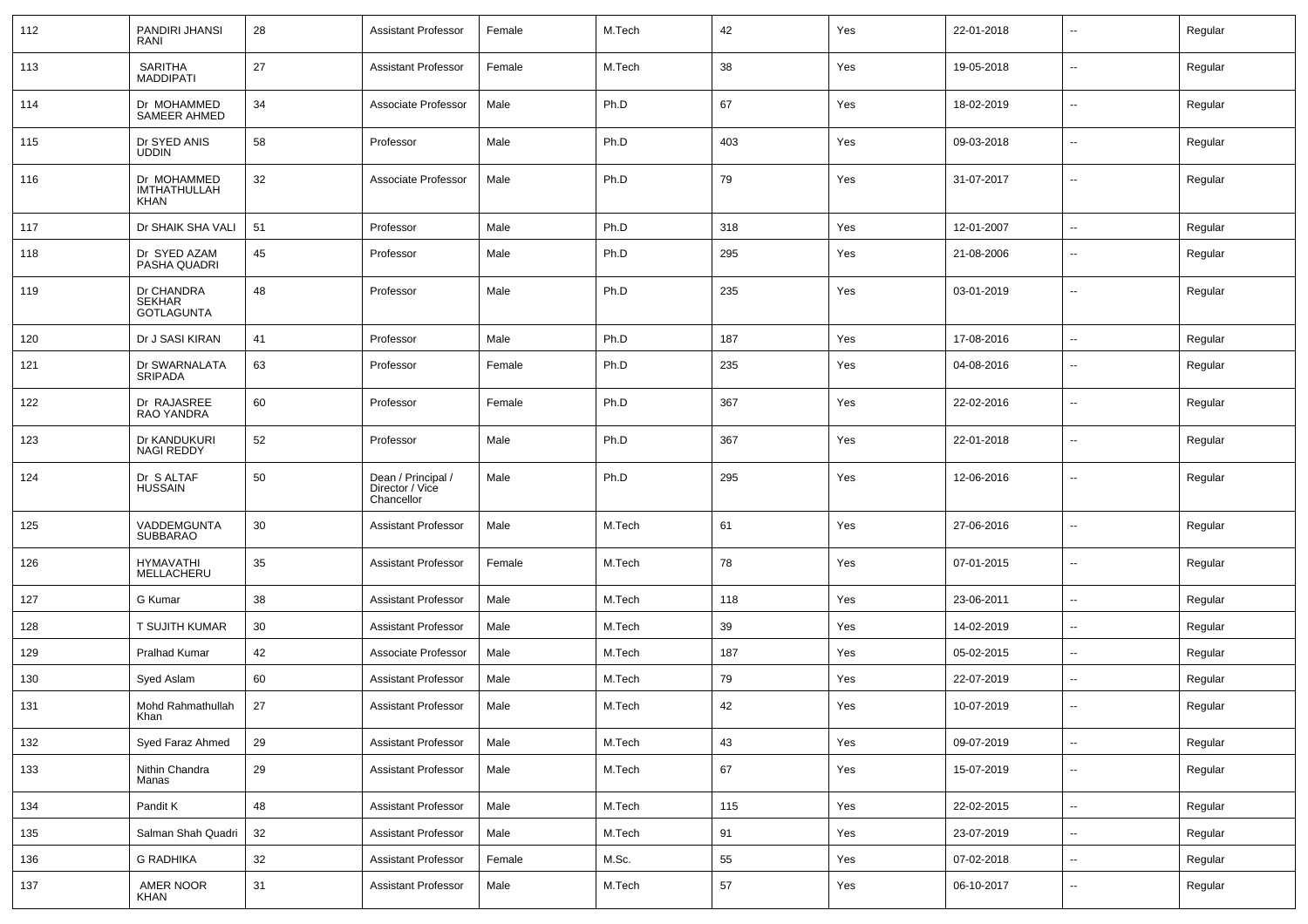| 138 | N Naveen Kumar                      | 30 | <b>Assistant Professor</b> | Male   | M.Tech    | 67  | Yes | 11-07-2019 | $\overline{\phantom{a}}$ | Regular |
|-----|-------------------------------------|----|----------------------------|--------|-----------|-----|-----|------------|--------------------------|---------|
| 139 | MOHD ABDUL<br>SHAHAB                | 29 | <b>Assistant Professor</b> | Male   | M.Tech    | 55  | Yes | 13-07-2019 | --                       | Regular |
| 140 | <b>MOHD KHAN</b>                    | 29 | <b>Assistant Professor</b> | Male   | M.Tech    | 55  | Yes | 13-05-2019 | $\overline{\phantom{a}}$ | Regular |
| 141 | SYED HABEEB<br><b>MOHIUDDIN</b>     | 28 | <b>Assistant Professor</b> | Male   | M.Tech    | 55  | Yes | 08-05-2019 | --                       | Regular |
| 142 | <b>B VINUTHA</b>                    | 33 | <b>Assistant Professor</b> | Female | M.Tech    | 55  | Yes | 08-07-2019 | $\overline{\phantom{a}}$ | Regular |
| 143 | <b>G VASUDA</b>                     | 31 | <b>Assistant Professor</b> | Female | M.Tech    | 24  | Yes | 08-07-2019 | --                       | Regular |
| 144 | N DEEPIKA RANI                      | 34 | <b>Assistant Professor</b> | Female | M.Tech    | 35  | Yes | 19-08-2019 | --                       | Regular |
| 145 | DHANALAKSHMI                        | 31 | <b>Assistant Professor</b> | Female | M.Tech    | 35  | Yes | 20-08-2019 | $\overline{\phantom{a}}$ | Regular |
| 146 | K SRIVIDYA                          | 28 | <b>Assistant Professor</b> | Female | M.Tech    | 43  | Yes | 30-12-2019 | --                       | Regular |
| 147 | <b>MOHAMMADI</b><br>JAVERIA         | 32 | <b>Assistant Professor</b> | Female | M.Tech    | 67  | Yes | 24-12-2019 | --                       | Regular |
| 148 | SYED<br>AHMEDUDDIN                  | 31 | <b>Assistant Professor</b> | Male   | M.Tech    | 91  | Yes | 08-05-2019 | --                       | Regular |
| 149 | <b>MALLESH KUMAR</b>                | 32 | <b>Assistant Professor</b> | Male   | M.Tech    | 91  | Yes | 08-07-2019 | --                       | Regular |
| 150 | <b>B MADHURI</b>                    | 27 | <b>Assistant Professor</b> | Female | M.Tech    | 24  | Yes | 15-07-2019 | -−                       | Regular |
| 151 | Dr TANVEER<br><b>FATIMA</b>         | 35 | <b>Assistant Professor</b> | Female | Ph.D      | 43  | Yes | 08-07-2019 | --                       | Regular |
| 152 | PADMAJA RANI G                      | 48 | <b>Assistant Professor</b> | Female | M.A       | 187 | Yes | 14-01-2019 | --                       | Regular |
| 153 | RAFI AHMED                          | 47 | <b>Assistant Professor</b> | Male   | M.A       | 103 | Yes | 01-06-2019 | --                       | Regular |
| 154 | <b>CHANDRA KUMAR</b>                | 34 | <b>Assistant Professor</b> | Male   | M.Sc(Phy) | 103 | Yes | 08-07-2019 | $\overline{\phantom{a}}$ | Regular |
| 155 | <b>DAMERA</b><br>VENKATESH          | 29 | <b>Assistant Professor</b> | Male   | M.Tech    | 55  | Yes | 24-12-2018 | $\overline{\phantom{a}}$ | Regular |
| 156 | UPPALA SRI VANI                     | 32 | <b>Assistant Professor</b> | Female | M.Tech    | 55  | Yes | 18-05-2019 | $\overline{\phantom{a}}$ | Regular |
| 157 | PRABHAKAR                           | 33 | <b>Assistant Professor</b> | Male   | M.Tech    | 50  | Yes | 20-05-2019 | --                       | Regular |
| 158 | <b>VENKATESH</b><br><b>BANAVATH</b> | 31 | <b>Assistant Professor</b> | Male   | M.Tech    | 50  | Yes | 02-05-2019 | $\overline{\phantom{a}}$ | Regular |
| 159 | <b>BARIGADA</b><br><b>TEJASWINI</b> | 29 | <b>Assistant Professor</b> | Female | M.Tech    | 24  | Yes | 20-05-2019 | --                       | Regular |
| 160 | <b>BATHULA JYOTHI</b>               | 29 | <b>Assistant Professor</b> | Female | M.Tech    | 24  | Yes | 18-05-2019 |                          | Regular |
| 161 | SHAIK DARGAIAH                      | 27 | <b>Assistant Professor</b> | Male   | M.Tech    | 24  | Yes | 22-10-2019 | Щ,                       | Regular |
| 162 | M SUDHAKAR                          | 34 | <b>Assistant Professor</b> | Male   | M.Tech    | 26  | Yes | 18-05-2019 | Ξ.                       | Regular |
| 163 | S PULLAIAH                          | 46 | <b>Assistant Professor</b> | Male   | M.Tech    | 72  | Yes | 20-05-2019 | $\overline{\phantom{a}}$ | Regular |
| 164 | JUWERIA AZEEM                       | 29 | <b>Assistant Professor</b> | Female | M.Tech    | 24  | Yes | 24-12-2018 | $\overline{\phantom{a}}$ | Regular |
| 165 | Dr SYED<br>NAWAZISH MEHDI           | 60 | Professor                  | Male   | Ph.D      | 427 | Yes | 28-06-2019 | $\overline{\phantom{a}}$ | Regular |
| 166 | Dr GEDELA<br><b>VENKATA RAMANA</b>  | 47 | Professor                  | Male   | Ph.D      | 240 | Yes | 26-11-2021 | $\overline{\phantom{a}}$ | Regular |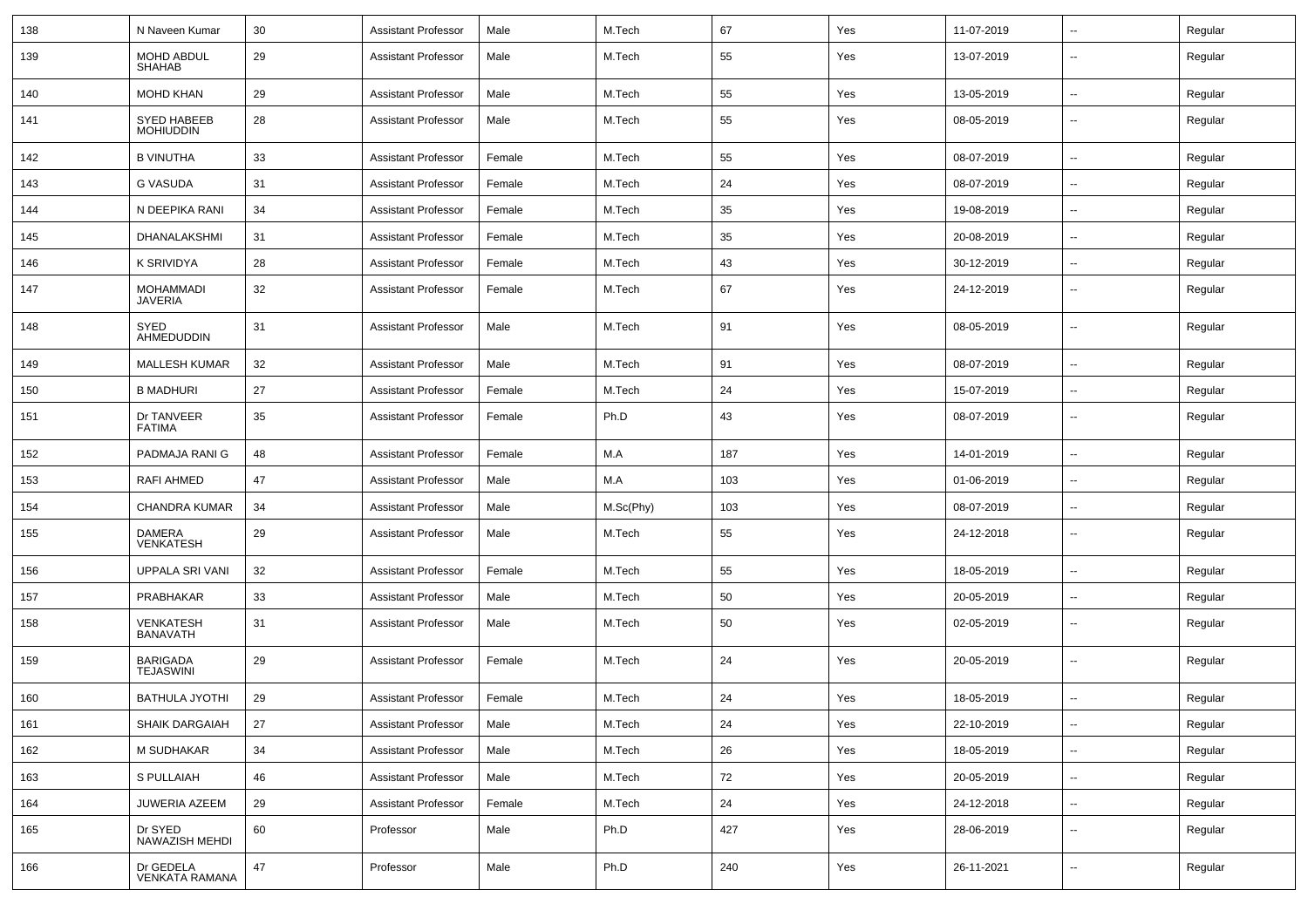| 167 | Dr VEEREDHI<br>LAKSHMI BHANU                     | 53     | Professor                  | Female | Ph.D   | 140             | Yes | 26-11-2020 | $\overline{\phantom{a}}$ | Regular |
|-----|--------------------------------------------------|--------|----------------------------|--------|--------|-----------------|-----|------------|--------------------------|---------|
| 168 | Mrs VISHALI<br><b>BINAKAR</b>                    | 29     | <b>Assistant Professor</b> | Female | M.Tech | 13              | Yes | 24-06-2020 | $\sim$                   | Regular |
| 169 | Mr GOLLAPELLI<br><b>SRIKANTH</b>                 | 28     | <b>Assistant Professor</b> | Male   | M.Tech | 13              | Yes | 24-06-2020 | $\sim$                   | Regular |
| 170 | Mr KHAJA MUSAB<br><b>MANZOOR</b>                 | 25     | <b>Assistant Professor</b> | Male   | M.Tech | 12              | Yes | 17-07-2020 | $\sim$                   | Regular |
| 171 | Mr ABDUL WASAY                                   | 28     | <b>Assistant Professor</b> | Male   | M.Tech | 30              | Yes | 01-12-2018 | $\sim$                   | Regular |
| 172 | Mr MOHAMMED<br>ABDUL WAHAB                       | 29     | <b>Assistant Professor</b> | Male   | M.Tech | 24              | Yes | 14-07-2020 | $\overline{a}$           | Regular |
| 173 | Mr MOHAMMED<br><b>MUKARAM</b>                    | 28     | Assistant Professor        | Male   | M.Tech | 54              | No  | 01-12-2016 | 30-09-2021               | Regular |
| 174 | Mr MD ILYAS<br>AHMED                             | 30     | Assistant Professor        | Male   | M.Tech | 53              | No  | 02-01-2017 | 09-09-2021               | Regular |
| 175 | Mr MOHAMMED<br>AHMED KHAN                        | 31     | <b>Assistant Professor</b> | Male   | M.Tech | 42              | Yes | 18-12-2017 | $\overline{\phantom{a}}$ | Regular |
| 176 | Mr MOHD SALIM                                    | 29     | Assistant Professor        | Male   | M.Tech | 12              | Yes | 16-07-2020 | $\overline{\phantom{a}}$ | Regular |
| 177 | Mr MOHAMMED<br><b>SHOEB</b>                      | 32     | <b>Assistant Professor</b> | Male   | M.Tech | 60              | Yes | 24-02-2021 | $\overline{\phantom{a}}$ | Regular |
| 178 | Mr SYED SUBHAN<br>AHMED                          | 32     | <b>Assistant Professor</b> | Male   | M.Tech | 66              | Yes | 17-07-2020 | $\overline{\phantom{a}}$ | Regular |
| 179 | Mr SYED<br>HASANUDDIN                            | 29     | <b>Assistant Professor</b> | Male   | M.Tech | 50              | No  | 22-05-2017 | 02-09-2021               | Regular |
| 180 | Mr WASEEM<br><b>SOHAIL</b>                       | 28     | <b>Assistant Professor</b> | Male   | M.Tech | 56              | No  | 13-12-2016 | 07-09-2021               | Regular |
| 181 | Dr RAMA KOTI<br>MURALI KRISHNA<br><b>SUREDDI</b> | 36     | Professor                  | Male   | Ph.D   | 173             | No  | 03-08-2020 | 09-07-2021               | Regular |
| 182 | Dr RAMANA<br><b>BANOTHU</b>                      | 56     | Professor                  | Male   | Ph.D   | 221             | Yes | 12-08-2020 | --                       | Regular |
| 183 | Dr HAFEEZ BASHA<br><b>RANIPET</b>                | 35     | Associate Professor        | Male   | Ph.D   | 87              | Yes | 26-11-2020 | --                       | Regular |
| 184 | Mr MOULALI ULLI                                  | 37     | Associate Professor        | Male   | M.Tech | 179             | Yes | 12-08-2020 | $\mathbf{u}$             | Regular |
| 185 | Ms SANTHOSHA<br><b>GOUNDLA</b>                   | 31     | <b>Assistant Professor</b> | Female | M.Tech | 77              | Yes | 05-02-2015 | $\overline{\phantom{a}}$ | Regular |
| 186 | Mr SHAIK ABDUL<br>KHALANDAR<br><b>BASHA</b>      | 31     | Assistant Professor        | Male   | M.Tech | 8               | Yes | 24-11-2020 | --                       | Regular |
| 187 | Mr ASRA BEGUM                                    | 30     | <b>Assistant Professor</b> | Female | M.Tech | 59              | Yes | 10-08-2016 | $\sim$                   | Regular |
| 188 | Mr SHAIK FAYAZ                                   | 33     | <b>Assistant Professor</b> | Male   | M.Tech | 90              | Yes | 16-06-2020 | $\mathbf{u}$             | Regular |
| 189 | Ms AYESHA<br>TABASSUM                            | 26     | <b>Assistant Professor</b> | Female | M.Tech | 8               | Yes | 13-07-2020 | $\sim$                   | Regular |
| 190 | Mr GULAM HAMED<br>RIZWANI                        | $30\,$ | <b>Assistant Professor</b> | Male   | M.Tech | $5\phantom{.0}$ | Yes | 22-02-2021 | $\sim$                   | Regular |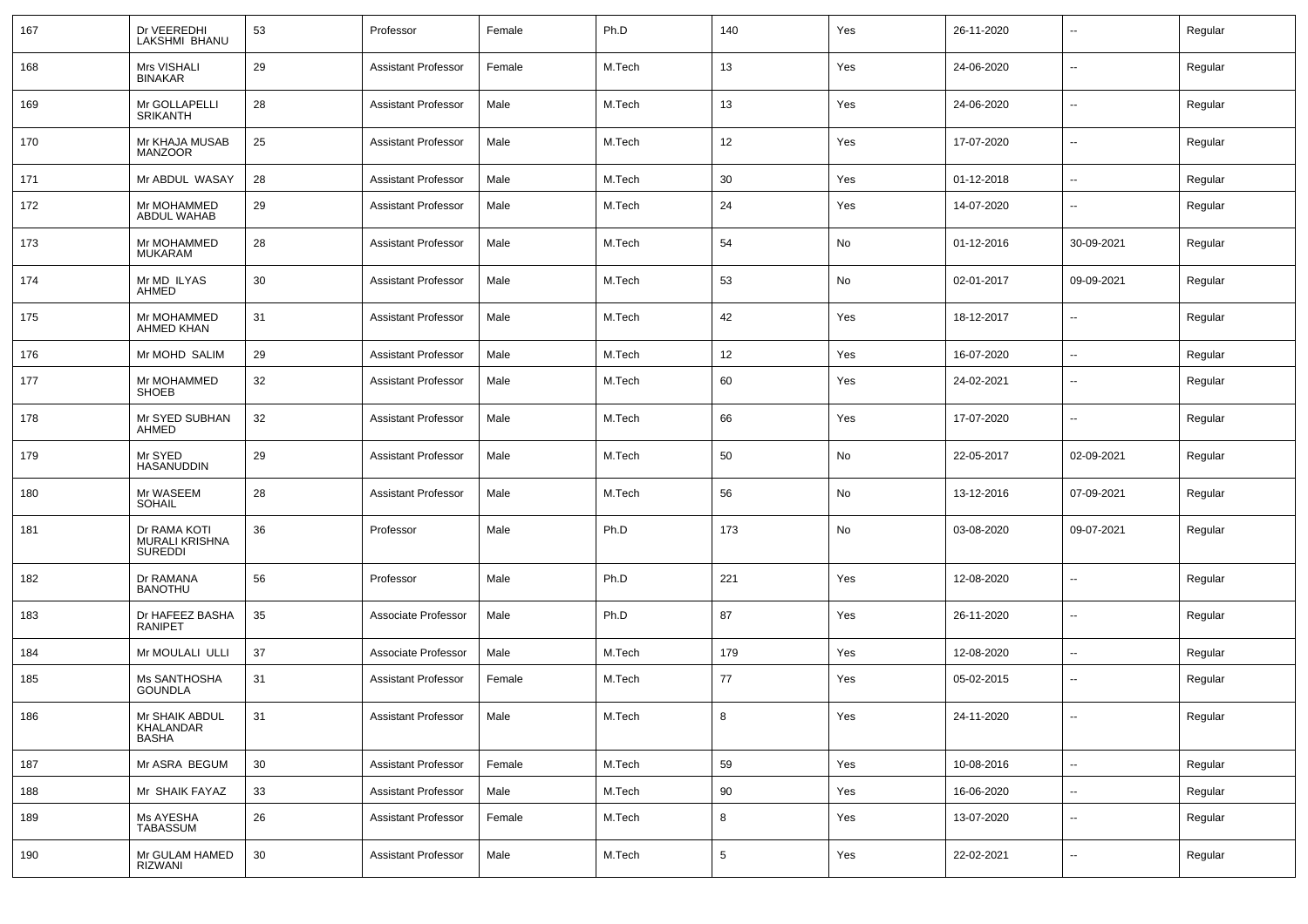| 191 | Mr KISHORE<br><b>BANDARI</b>                   | 29 | <b>Assistant Professor</b> | Male   | M.Tech | $5\phantom{.0}$ | Yes | 23-02-2021 | $\overline{\phantom{a}}$ | Regular |
|-----|------------------------------------------------|----|----------------------------|--------|--------|-----------------|-----|------------|--------------------------|---------|
| 192 | Mr MD AFROZ ALI                                | 37 | <b>Assistant Professor</b> | Male   | M.Tech | 11              | Yes | 17-08-2020 | н.                       | Regular |
| 193 | Mr MOHD MERAJ<br>ALI                           | 25 | <b>Assistant Professor</b> | Male   | M.Tech | $5\phantom{.0}$ | Yes | 22-02-2021 | --                       | Regular |
| 194 | Mr SYED<br>MUSHTAQ ALI                         | 32 | Assistant Professor        | Male   | M.Tech | $5\phantom{.0}$ | Yes | 23-02-2021 | $\overline{\phantom{a}}$ | Regular |
| 195 | Mr SHAIK ABDUL<br>RAJAK                        | 40 | <b>Assistant Professor</b> | Male   | M.Tech | $5\phantom{.0}$ | Yes | 25-02-2021 | $\overline{\phantom{a}}$ | Regular |
| 196 | Mr SHAIK ABDUL<br>MAJEED                       | 35 | Assistant Professor        | Male   | M.Tech | $5\phantom{.0}$ | Yes | 24-02-2021 | $\overline{a}$           | Regular |
| 197 | Mr PRADEEP<br><b>KUMAR NALLOLA</b>             | 30 | <b>Assistant Professor</b> | Male   | M.Tech | $5\phantom{.0}$ | Yes | 25-02-2021 | $\overline{a}$           | Regular |
| 198 | Mr AKULA<br>PRUDHVI TEJA                       | 29 | <b>Assistant Professor</b> | Male   | M.Tech | 42              | Yes | 02-01-2021 | $\overline{a}$           | Regular |
| 199 | Mr RAFEEUDDIN<br><b>SHAIK</b>                  | 45 | Assistant Professor        | Male   | M.Tech | 5               | Yes | 22-02-2021 | $\overline{a}$           | Regular |
| 200 | Mr SURENDRA<br><b>BABU BELLAM</b>              | 26 | <b>Assistant Professor</b> | Male   | M.Tech | $5\phantom{.0}$ | Yes | 25-02-2021 | $\overline{a}$           | Regular |
| 201 | Mr SURESH<br><b>GUNTUR</b>                     | 39 | Assistant Professor        | Male   | M.Tech | $5\phantom{.0}$ | Yes | 23-02-2021 | --                       | Regular |
| 202 | Mrs AMEENA<br><b>SAFA</b>                      | 24 | Assistant Professor        | Female | M.Tech | 5               | Yes | 24-02-2021 | Ξ.                       | Regular |
| 203 | Mrs ARSHIYA<br>AKBER                           | 46 | Assistant Professor        | Female | M.Tech | $5\phantom{.0}$ | Yes | 24-02-2021 | $\overline{a}$           | Regular |
| 204 | Mrs SAIDA<br>KHANAM PATHAN<br>MASRAT ZABEEN    | 31 | Assistant Professor        | Female | M.Tech | 31              | Yes | 28-12-2018 | --                       | Regular |
| 205 | Mrs SYEDA SALMA<br><b>SULTANA</b>              | 29 | Assistant Professor        | Female | M.Tech | $5\phantom{.0}$ | Yes | 22-02-2021 | $\overline{a}$           | Regular |
| 206 | Ms AYESHA<br><b>ROMANA</b>                     | 31 | Assistant Professor        | Female | M.Tech | $5\phantom{.0}$ | Yes | 24-02-2021 | ⊷.                       | Regular |
| 207 | Ms JEEVITHA<br><b>DUBASI</b>                   | 28 | Assistant Professor        | Female | M.Tech | 11              | Yes | 12-08-2020 | --                       | Regular |
| 208 | Ms MOHAMMAD<br><b>NASEERA</b>                  | 33 | <b>Assistant Professor</b> | Female | M.Tech | 11              | Yes | 12-08-2020 | ⊷.                       | Regular |
| 209 | Ms POLLURU<br>ANUSHA                           | 30 | <b>Assistant Professor</b> | Female | M.Tech | 11              | Yes | 17-08-2020 | $\overline{a}$           | Regular |
| 210 | Ms SHAISTA<br><b>FARHAT</b>                    | 23 | <b>Assistant Professor</b> | Female | M.Tech | $\sqrt{5}$      | Yes | 22-02-2021 | щ.                       | Regular |
| 211 | Ms TAHSEEN<br><b>SULTANA</b>                   | 24 | <b>Assistant Professor</b> | Female | M.Tech | $\sqrt{5}$      | Yes | 23-02-2021 | щ.                       | Regular |
| 212 | Dr ARUL<br>PRAKASH                             | 43 | Professor                  | Male   | Ph.D   | 204             | Yes | 12-08-2020 | щ.                       | Regular |
| 213 | Dr SANTHAN<br><b>KUMAR</b><br><b>CHERUKURI</b> | 32 | Associate Professor        | Male   | Ph.D   | 120             | Yes | 17-08-2020 | н.                       | Regular |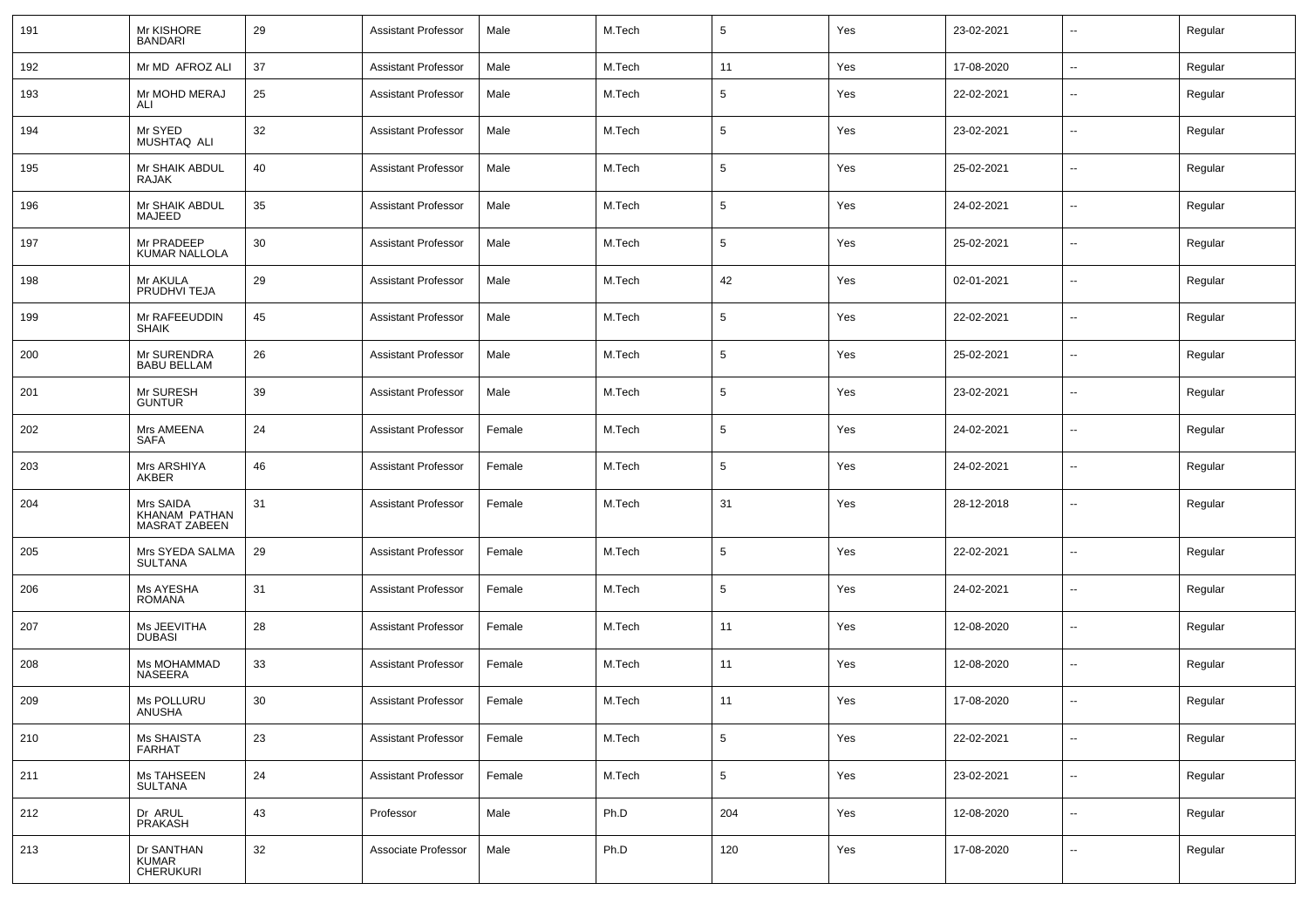| 214 | Mr DIVA KUMAR M                             | 32 | <b>Assistant Professor</b> | Male   | M.Tech | 96  | Yes | 14-12-2020 | $\overline{\phantom{a}}$ | Regular |
|-----|---------------------------------------------|----|----------------------------|--------|--------|-----|-----|------------|--------------------------|---------|
| 215 | Mr KARUNAKAR<br>REDDY                       | 34 | <b>Assistant Professor</b> | Male   | M.Tech | 108 | Yes | 17-08-2020 | $\overline{\phantom{a}}$ | Regular |
| 216 | Mr MALOTH<br><b>DURGALAL</b>                | 30 | <b>Assistant Professor</b> | Male   | M.Tech | 48  | Yes | 27-12-2018 | $\overline{\phantom{a}}$ | Regular |
| 217 | Mr MOHAMMED<br>ALEEMODDIN                   | 30 | <b>Assistant Professor</b> | Male   | M.Tech | 12  | Yes | 17-08-2020 | $\overline{\phantom{a}}$ | Regular |
| 218 | Mr MOHD SHAFI                               | 32 | <b>Assistant Professor</b> | Male   | M.Tech | 84  | Yes | 10-03-2021 | $\overline{\phantom{a}}$ | Regular |
| 219 | Mr PUTEDU<br><b>MANISHKUMAR</b>             | 30 | <b>Assistant Professor</b> | Male   | M.Tech | 24  | Yes | 12-08-2020 | --                       | Regular |
| 220 | Mr VARUN RAJ<br>DUDDYALA                    | 26 | <b>Assistant Professor</b> | Male   | M.Tech | 36  | Yes | 17-08-2020 | $\overline{\phantom{a}}$ | Regular |
| 221 | Mrs HARITHA<br><b>INAVOLU</b>               | 36 | <b>Assistant Professor</b> | Female | M.Tech | 96  | Yes | 12-08-2020 | $\overline{\phantom{a}}$ | Regular |
| 222 | <b>Ms NIKITHA</b><br>ARUVA                  | 26 | <b>Assistant Professor</b> | Female | M.Tech | 24  | Yes | 12-08-2020 | --                       | Regular |
| 223 | Dr VENKATA<br>NARASIMHULU<br>CHINTHAGINJALA | 48 | Professor                  | Male   | Ph.D   | 317 | Yes | 17-08-2020 | --                       | Regular |
| 224 | Dr MOHAMMAD<br><b>JABIRULLAH</b>            | 33 | Associate Dean             | Male   | Ph.D   | 149 | Yes | 21-11-2020 | $\overline{\phantom{a}}$ | Regular |
| 225 | Dr SUNEELA<br><b>BHOOMPALLY</b>             | 49 | Associate Professor        | Female | Ph.D   | 137 | Yes | 31-12-2020 | $\overline{\phantom{a}}$ | Regular |
| 226 | Mr GOPI<br>MOOTAKODURU                      | 51 | Associate Professor        | Male   | M.Tech | 257 | No  | 31-12-2019 | 31-12-2021               | Regular |
| 227 | Mr ALTAF<br><b>CHWODAPUR</b>                | 36 | <b>Assistant Professor</b> | Male   | M.Tech | 137 | Yes | 21-07-2020 | $\overline{\phantom{a}}$ | Regular |
| 228 | Mr GURUVULA<br>MANU                         | 40 | <b>Assistant Professor</b> | Male   | M.Tech | 85  | Yes | 14-08-2020 | --                       | Regular |
| 229 | Mrs DARABASTHU<br><b>BHANI</b>              | 29 | <b>Assistant Professor</b> | Female | M.Tech | 75  | No  | 16-06-2016 | 11-09-2021               | Regular |
| 230 | Mrs KAVITHA<br><b>MADDILETI</b>             | 32 | <b>Assistant Professor</b> | Female | M.Tech | 77  | Yes | 16-12-2014 | $\overline{\phantom{a}}$ | Regular |
| 231 | Miss AMENA<br><b>TAMKEEN</b>                | 29 | <b>Assistant Professor</b> | Female | M.Tech | 29  | Yes | 18-08-2020 | $\overline{\phantom{a}}$ | Regular |
| 232 | Dr MOHANMED<br>SHAIK DADAMIAH<br>PRATAKOTA  | 38 | Professor                  | Male   | Ph.D   | 192 | Yes | 17-08-2020 | $\overline{\phantom{a}}$ | Regular |
| 233 | Dr SAILAJA<br><b>MATTAPARTHI</b>            | 39 | Associate Professor        | Female | Ph.D   | 120 | Yes | 12-08-2020 | Щ,                       | Regular |
| 234 | Mrs SHAZIA<br><b>TAHSEEN</b>                | 38 | Associate Professor        | Female | M.Sc.  | 121 | Yes | 07-12-2020 | Щ,                       | Regular |
| 235 | Miss SYEDA<br>MARIYA DANIYAL                | 29 | <b>Assistant Professor</b> | Female | M.Sc.  | 62  | Yes | 17-08-2020 | $\overline{\phantom{a}}$ | Regular |
| 236 | Miss SRAVANI<br><b>GURINDHAPALLI</b>        | 27 | <b>Assistant Professor</b> | Female | M.Sc.  | 62  | Yes | 07-12-2020 | н.                       | Regular |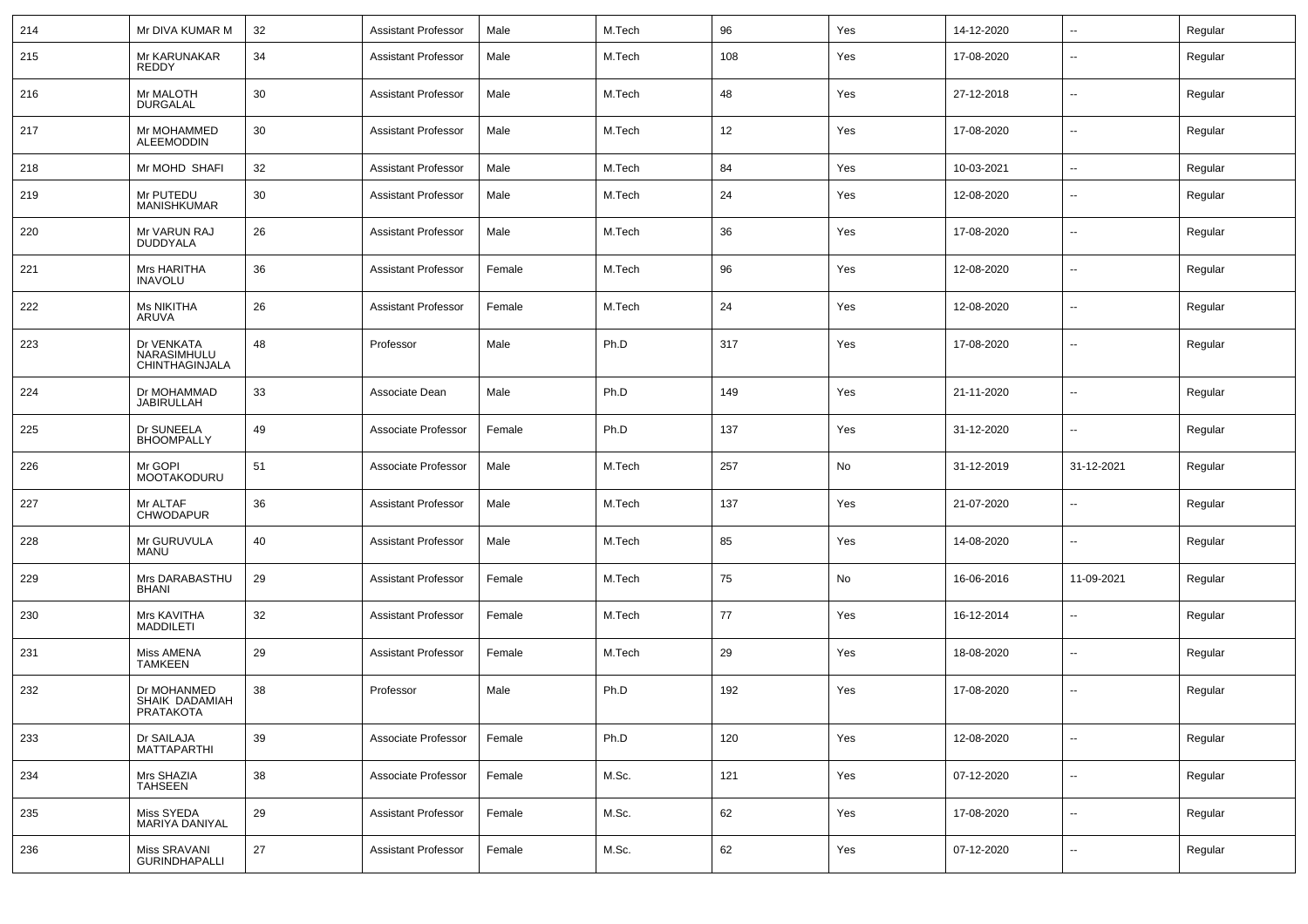| 237 | Mr SHAIK MUZIBER<br><b>REHAMAN</b>          | 37 | <b>Assistant Professor</b> | Male   | M.Sc.  | 63  | Yes | 01-06-2019 | --                       | Regular |
|-----|---------------------------------------------|----|----------------------------|--------|--------|-----|-----|------------|--------------------------|---------|
| 238 | Mr SWAMI NATH<br><b>GOTTU MUKKALA</b>       | 40 | <b>Assistant Professor</b> | Male   | M.A    | 61  | Yes | 01-06-2019 | $\sim$                   | Regular |
| 239 | Mrs THARABAI<br>LAVUDYA                     | 32 | <b>Assistant Professor</b> | Female | M.Sc.  | 48  | Yes | 20-03-2018 | $\overline{\phantom{a}}$ | Regular |
| 240 | Miss SUMAYYA<br><b>BEGUM</b>                | 27 | <b>Assistant Professor</b> | Female | M.Tech | 36  | Yes | 13-07-2020 | $\sim$                   | Regular |
| 241 | Mr ARAVIND<br><b>BANOTH</b>                 | 30 | <b>Assistant Professor</b> | Male   | M.Tech | 48  | Yes | 18-02-2020 | $\sim$                   | Regular |
| 242 | Mr BANOTH<br>NAGARAJU                       | 29 | <b>Assistant Professor</b> | Male   | M.Tech | 24  | No  | 25-02-2021 | 30-09-2021               | Regular |
| 243 | Mr JAGADEESH<br><b>CHILUVERI</b>            | 31 | <b>Assistant Professor</b> | Male   | M.Tech | 60  | Yes | 10-08-2020 | $\overline{\phantom{a}}$ | Regular |
| 244 | Mr KIRAN KUMAR<br><b>PATIL</b>              | 46 | <b>Assistant Professor</b> | Male   | M.Tech | 60  | Yes | 23-02-2021 | $\sim$                   | Regular |
| 245 | Mr MOHD TARIKH<br><b>AHMED KHAN</b>         | 31 | <b>Assistant Professor</b> | Male   | M.Tech | 36  | Yes | 27-12-2018 | $\overline{\phantom{a}}$ | Regular |
| 246 | Mr NUTHI NARESH                             | 30 | <b>Assistant Professor</b> | Male   | M.Tech | 24  | Yes | 22-02-2021 | $\sim$                   | Regular |
| 247 | Mr RAJKUMAR<br><b>BANDI</b>                 | 31 | <b>Assistant Professor</b> | Male   | M.Tech | 36  | Yes | 25-02-2021 | --                       | Regular |
| 248 | Mr SAI KUMAR<br><b>MITTAPALLI</b>           | 29 | <b>Assistant Professor</b> | Male   | M.Tech | 36  | Yes | 18-02-2020 | Ξ.                       | Regular |
| 249 | Mr SOMANATHA<br>RAO KATTEKOLA               | 29 | <b>Assistant Professor</b> | Male   | M.Tech | 60  | Yes | 17-02-2020 | --                       | Regular |
| 250 | Mr SRAVANKUMAR<br><b>REDDY</b>              | 30 | <b>Assistant Professor</b> | Male   | M.Tech | 36  | Yes | 23-02-2021 | Ξ.                       | Regular |
| 251 | Mr VENKATA MANI<br><b>KUMAR</b>             | 29 | <b>Assistant Professor</b> | Male   | M.Tech | 48  | Yes | 18-02-2020 | --                       | Regular |
| 252 | Mr VENKATA<br>SATYA YALLA                   | 32 | <b>Assistant Professor</b> | Male   | M.Tech | 48  | Yes | 17-02-2020 | Ξ.                       | Regular |
| 253 | Mrs KHUTAIJA<br>ABID                        | 32 | <b>Assistant Professor</b> | Female | M.Tech | 72  | Yes | 24-12-2019 | --                       | Regular |
| 254 | Mrs NEELIMA<br><b>MOGANTI</b>               | 35 | <b>Assistant Professor</b> | Female | M.Tech | 120 | Yes | 30-12-2019 | Ξ.                       | Regular |
| 255 | Mrs SNEHA<br><b>CHALLA</b>                  | 28 | <b>Assistant Professor</b> | Female | M.Tech | 24  | Yes | 22-02-2021 | --                       | Regular |
| 256 | Ms DEEPTHI<br><b>KADIME</b>                 | 28 | <b>Assistant Professor</b> | Female | M.Tech | 36  | Yes | 24-02-2021 | $\overline{a}$           | Regular |
| 257 | Ms SABA<br><b>SULTANA</b>                   | 33 | <b>Assistant Professor</b> | Female | M.Tech | 72  | Yes | 25-06-2014 | Ξ.                       | Regular |
| 258 | Dr SYED HAMID<br><b>MOHIUDDIN</b><br>QUADRI | 41 | Associate Professor        | Male   | Ph.D   | 198 | Yes | 26-11-2020 | $\overline{\phantom{a}}$ | Regular |
| 259 | Dr ANEES<br><b>SULTHANA</b>                 | 33 | Associate Professor        | Male   | Ph.D   | 126 | Yes | 17-08-2020 | $\overline{a}$           | Regular |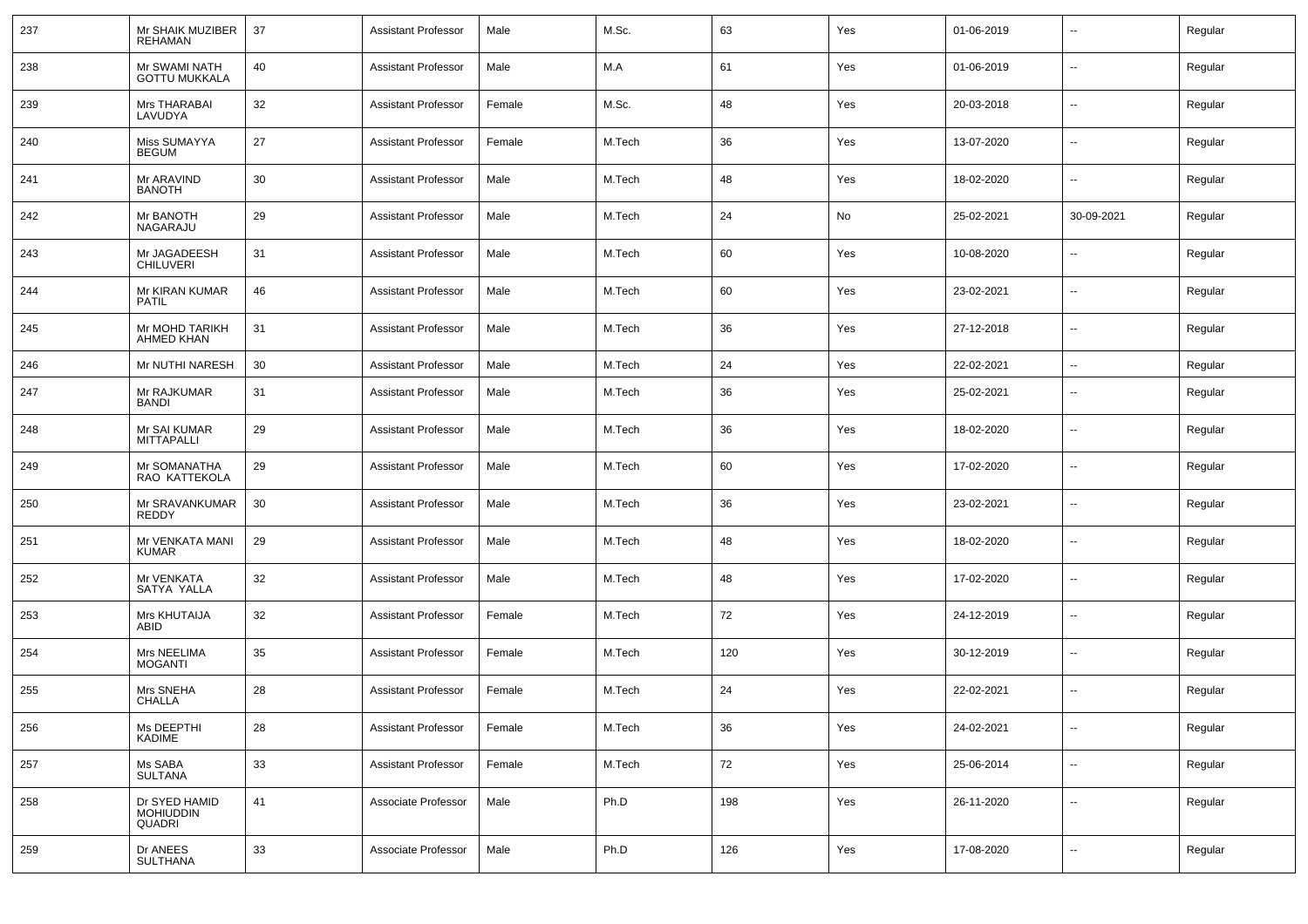| 260 | Miss PYATA<br><b>MANISHA</b>                    | 25 | Assistant Professor        | Female | M.Tech | 30              | Yes | 17-08-2020 | $\sim$                   | Regular |
|-----|-------------------------------------------------|----|----------------------------|--------|--------|-----------------|-----|------------|--------------------------|---------|
| 261 | Mr CHAND PASHA<br><b>SHAIK</b>                  | 32 | Assistant Professor        | Male   | M.Tech | 66              | Yes | 12-08-2020 | $\overline{\phantom{a}}$ | Regular |
| 262 | Mr DILEEPKUMAR<br>CHENIGARAPU                   | 35 | Assistant Professor        | Male   | M.Tech | 66              | Yes | 12-08-2020 | $\overline{\phantom{a}}$ | Regular |
| 263 | Mr HABEEB<br><b>JAHAN</b>                       | 37 | Assistant Professor        | Male   | M.Tech | 66              | Yes | 12-08-2020 | $\overline{\phantom{a}}$ | Regular |
| 264 | Mr MOHD ABDUL<br>LATEEF                         | 45 | Assistant Professor        | Male   | M.Tech | 174             | Yes | 02-01-2021 | $\overline{\phantom{a}}$ | Regular |
| 265 | Mr MOHD<br><b>MUFASSIR</b><br><b>CHANDA</b>     | 34 | Assistant Professor        | Male   | M.Tech | 102             | Yes | 17-08-2020 | $\overline{\phantom{a}}$ | Regular |
| 266 | Mr VUTUKURU<br><b>SYAM SUNDER</b><br><b>RAO</b> | 33 | <b>Assistant Professor</b> | Male   | M.Tech | 66              | No  | 12-08-2020 | 03-09-2021               | Regular |
| 267 | Mrs SARITHA<br>REDDY BADDAM                     | 33 | <b>Assistant Professor</b> | Female | M.Tech | 78              | No  | 17-08-2020 | 02-09-2021               | Regular |
| 268 | Mrs SARVATH<br>JAHAN                            | 37 | <b>Assistant Professor</b> | Female | M.Tech | 102             | Yes | 02-01-2021 | $\sim$                   | Regular |
| 269 | Dr MOHAMMAD<br>ANVARULLAH                       | 56 | Professor                  | Male   | Ph.D   | 252             | Yes | 17-08-2020 | $\overline{\phantom{a}}$ | Regular |
| 270 | Dr SIVA PRASAD<br><b>TALLA</b>                  | 66 | Professor                  | Male   | Ph.D   | 450             | Yes | 17-08-2020 | $\overline{\phantom{a}}$ | Regular |
| 271 | Dr MOHAMMED<br>ASADULLAH                        | 45 | Professor                  | Male   | Ph.D   | 150             | Yes | 20-08-2020 | $\sim$                   | Regular |
| 272 | Miss MENAKA<br><b>MUCCHATTI</b>                 | 27 | <b>Assistant Professor</b> | Female | M.Tech | 36              | Yes | 15-12-2020 | $\overline{\phantom{a}}$ | Regular |
| 273 | Mr AJMEERA<br><b>SRINIVAS</b>                   | 27 | <b>Assistant Professor</b> | Male   | M.Tech | 24              | Yes | 22-07-2019 | $\sim$                   | Regular |
| 274 | Mr ASHWIN<br><b>DOULAGAR</b>                    | 26 | <b>Assistant Professor</b> | Male   | M.Tech | 10              | Yes | 12-08-2020 | $\overline{\phantom{a}}$ | Regular |
| 275 | Mr VINAY KUMAR<br><b>GOUD BALNE</b>             | 25 | <b>Assistant Professor</b> | Male   | M.Tech | 10              | Yes | 17-08-2020 | $\overline{\phantom{a}}$ | Regular |
| 276 | Mr<br>CHANDRASHAKHA<br>R                        | 30 | <b>Assistant Professor</b> | Male   | M.Tech | 23              | Yes | 07-01-2019 | $\overline{\phantom{a}}$ | Regular |
| 277 | Mr JAISHIL SAGAR                                | 35 | <b>Assistant Professor</b> | Male   | M.Tech | 96              | Yes | 17-08-2020 |                          | Regular |
| 278 | Mr KONDALA RAO<br>PERAM                         | 38 | <b>Assistant Professor</b> | Male   | M.Tech | 180             | Yes | 10-06-2019 | $\overline{\phantom{a}}$ | Regular |
| 279 | Mr MADHU<br>SUDHAN PUNJALA                      | 28 | <b>Assistant Professor</b> | Male   | M.Tech | 10 <sup>1</sup> | Yes | 12-08-2020 | $\overline{\phantom{a}}$ | Regular |
| 280 | Mr MARAVAPALLI<br>MANJUNATHA<br>REDDY           | 31 | <b>Assistant Professor</b> | Male   | M.Tech | 24              | No  | 17-06-2019 | 03-09-2021               | Regular |
| 281 | Mr MOHD IBRAHIM                                 | 25 | <b>Assistant Professor</b> | Male   | M.Tech | 11              | Yes | 07-12-2020 | $\overline{\phantom{a}}$ | Regular |
| 282 | Mr NAVAJEEVAN<br>GOUD KAMAGANI                  | 26 | <b>Assistant Professor</b> | Male   | M.Tech | 24              | Yes | 20-07-2020 | $\overline{\phantom{a}}$ | Regular |